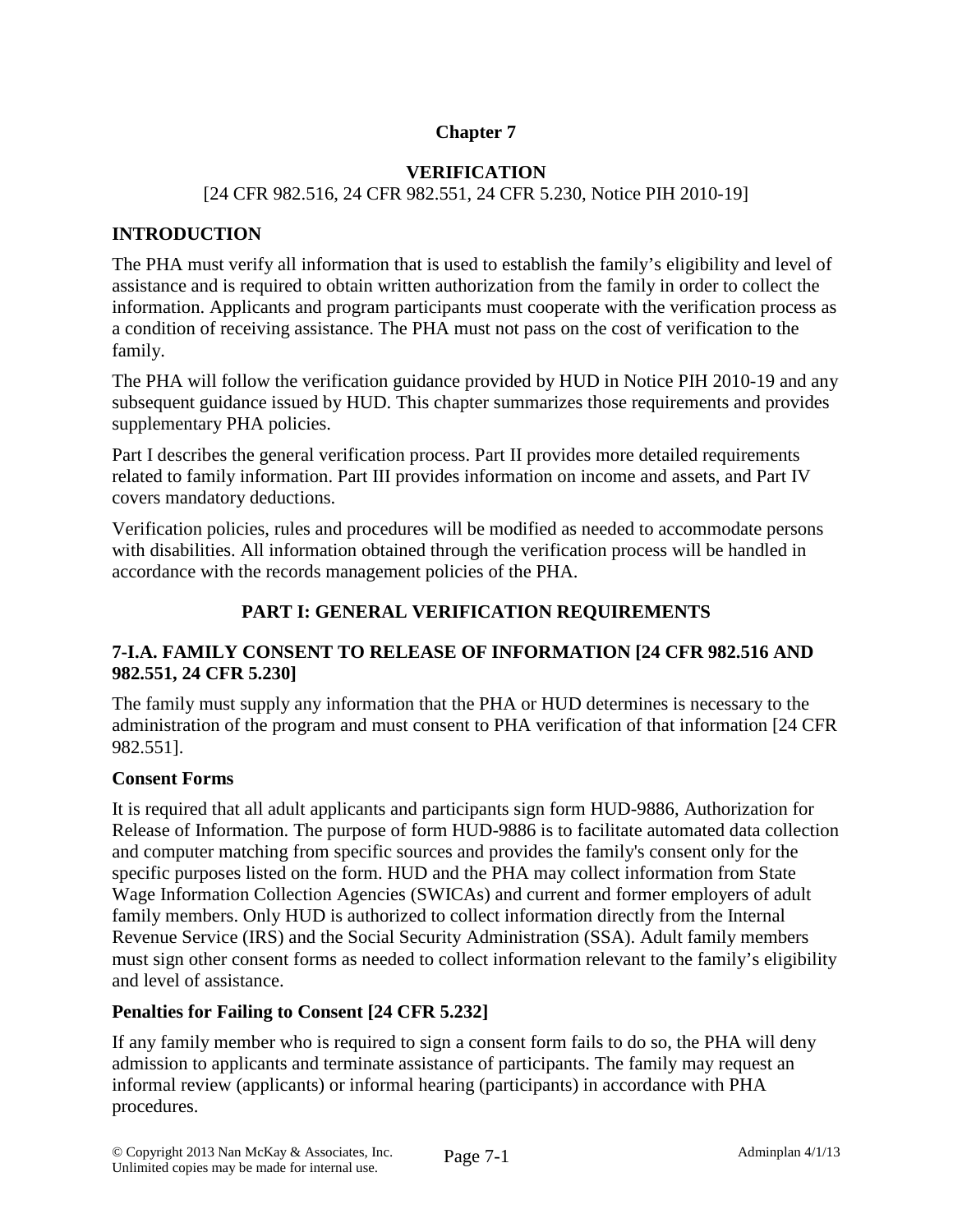# **7-I.B. OVERVIEW OF VERIFICATION REQUIREMENTS**

## **HUD's Verification Hierarchy [Notice PIH 2010-19]**

HUD mandates the use of the EIV system and offers administrative guidance on the use of other methods to verify family information and specifies the circumstances in which each method will be used. In general HUD requires the PHA to use the most reliable form of verification that is available and to document the reasons when the PHA uses a lesser form of verification.

## PHA Policy

In order of priority, the forms of verification that the PHA will use are:

Up-front Income Verification (UIV) using HUD's Enterprise Income Verification (EIV) system

Up-front Income Verification (UIV) using a non-HUD system

Written Third-Party Verification (may be provided by applicant or participant)

Written Third-party Verification Form

Oral Third-party Verification

Self-Certification

Each of the verification methods is discussed in subsequent sections below.

#### **Requirements for Acceptable Documents**

#### PHA Policy

Any documents used for verification must be the original (not photocopies) and generally must be dated within 60 days of the date they are provided to the PHA. The documents must not be damaged, altered or in any way illegible.

Print-outs from Web pages are considered original documents.

The PHA staff member who views the original document may make a photocopy for the PHA file.

Any family self-certifications must be made in a format acceptable to the PHA and must be signed in the presence of a PHA representative or PHA notary public.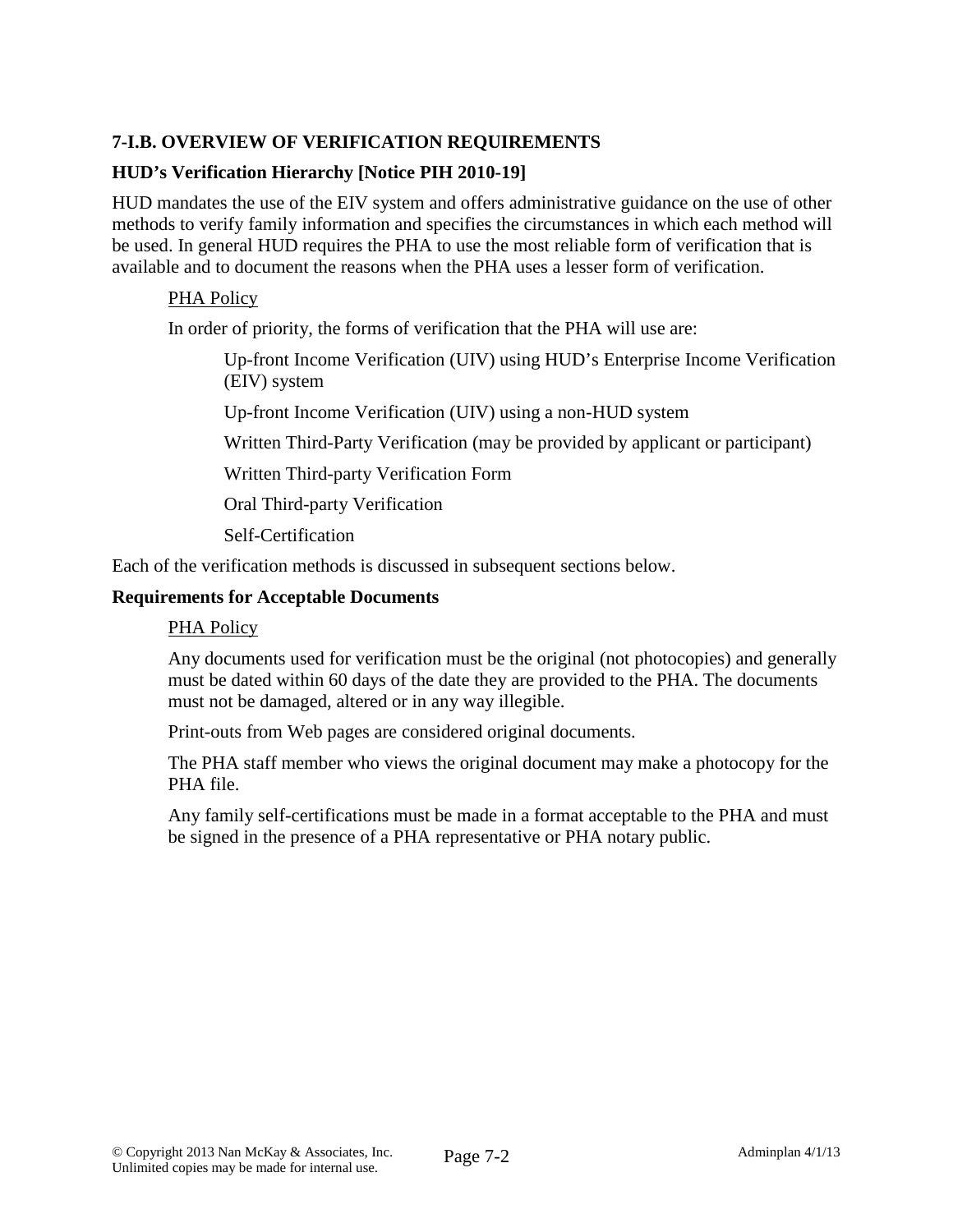## **File Documentation**

The PHA must document in the file how the figures used in income and rent calculations were determined. All verification attempts, information obtained, and decisions reached during the verification process will be recorded in the family's file in sufficient detail to demonstrate that the PHA has followed all of the verification policies set forth in this plan. The record should be sufficient to enable a staff member or HUD reviewer to understand the process followed and conclusions reached.

### PHA Policy

The PHA will document, in the family file, the following:

Reported family annual income

Value of assets

Expenses related to deductions from annual income

Other factors influencing adjusted income

When the PHA is unable to obtain third-party verification, the PHA will document in the family file the reason that third-party verification was not available [24 CFR 982.516(a)(2); Notice PIH 2010-19].

## **7-I.C. UP-FRONT INCOME VERIFICATION (UIV)**

Up-front income verification (UIV) refers to the PHA's use of the verification tools available from independent sources that maintain computerized information about earnings and benefits. UIV will be used to the extent that these systems are available to the PHA.

There may be legitimate differences between the information provided by the family and UIVgenerated information. If the family disputes the accuracy of UIV data, no adverse action can be taken until the PHA has independently verified the UIV information and the family has been granted an opportunity to contest any adverse findings through the informal review/hearing process of the PHA.

See Chapter 6 for the PHA's policy on the use of UIV/EIV to project annual income.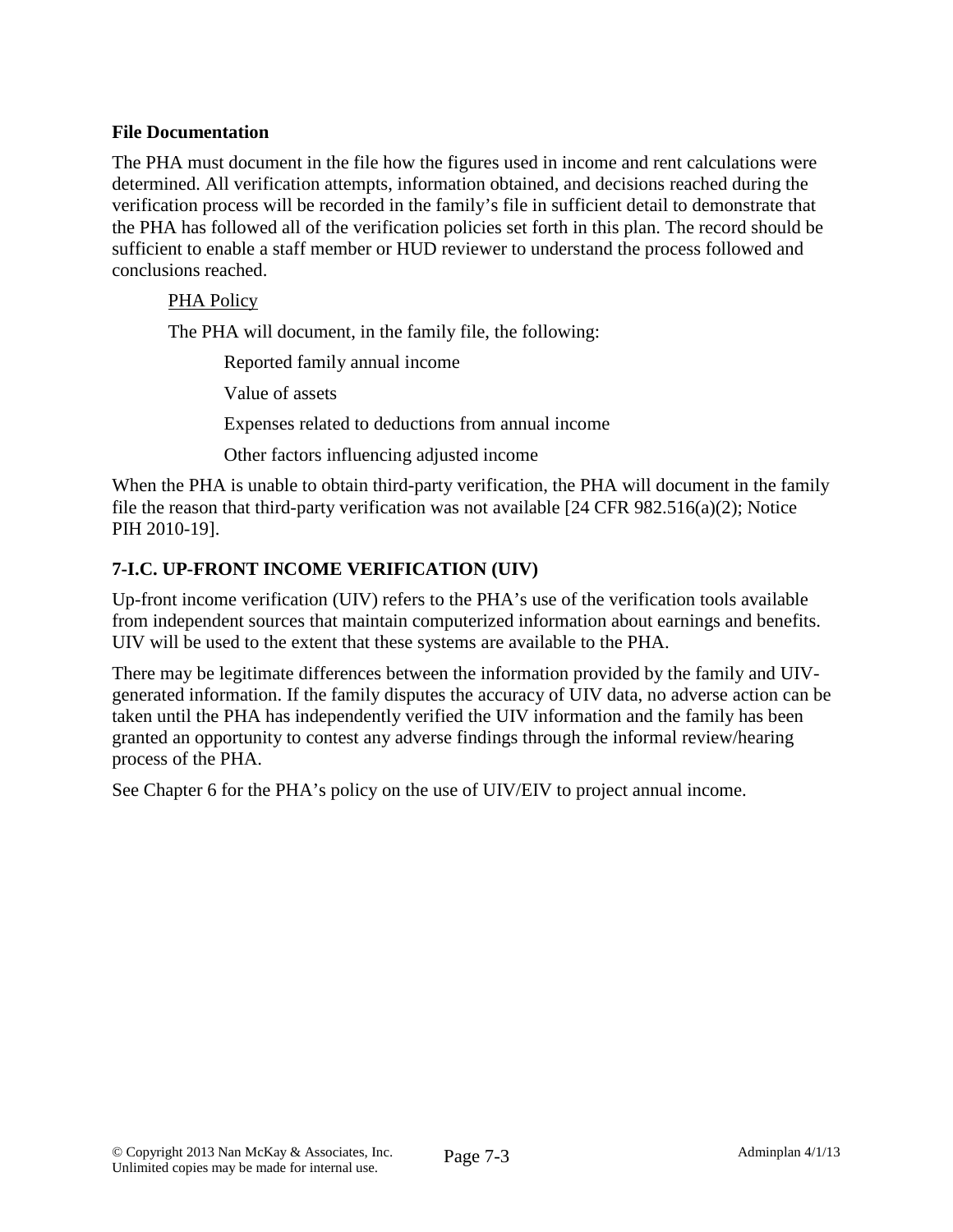# **Upfront Income Verification Using HUD's Enterprise Income Verification (EIV) System (Mandatory)**

PHAs must use HUD's EIV system in its entirety as a third-party source to verify tenant employment and income information during mandatory reexaminations or recertifications of family composition and income in accordance with 24 CFR 5.236 and administrative guidance issued by HUD. The EIV system contains data showing earned income, unemployment benefits, social security benefits, and SSI benefits for participant families. The following policies apply to the use of HUD's EIV system.

### *EIV Income Reports*

The data shown on income reports is updated quarterly. Data may be between 3 and 6 months old at the time reports are generated.

### PHA Policy

The PHA will obtain income reports for annual reexaminations on a monthly basis. Reports will be generated as part of the regular reexamination process.

Income reports will be compared to family-provided information as part of the annual reexamination process. Income reports may be used in the calculation of annual income, as described in Chapter 6-I.C. Income reports may also be used to meet the regulatory requirement for third party verification, as described above. Policies for resolving discrepancies between income reports and family-provided information will be resolved as described in Chapter 6-I.C. and in this chapter.

Income reports will be used in interim reexaminations to identify any discrepancies between reported income and income shown in the EIV system, and as necessary to verify and calculate earned income, unemployment benefits, Social Security and/or SSI benefits. EIV will also be used to verify that families claiming zero income are not receiving income from any of these sources.

Income reports will be retained in participant files with the applicable annual or interim reexamination documents.

When the PHA determines through income reports and third-party verification that a family has concealed or under-reported income, corrective action will be taken pursuant to the policies in Chapter 14, Program Integrity.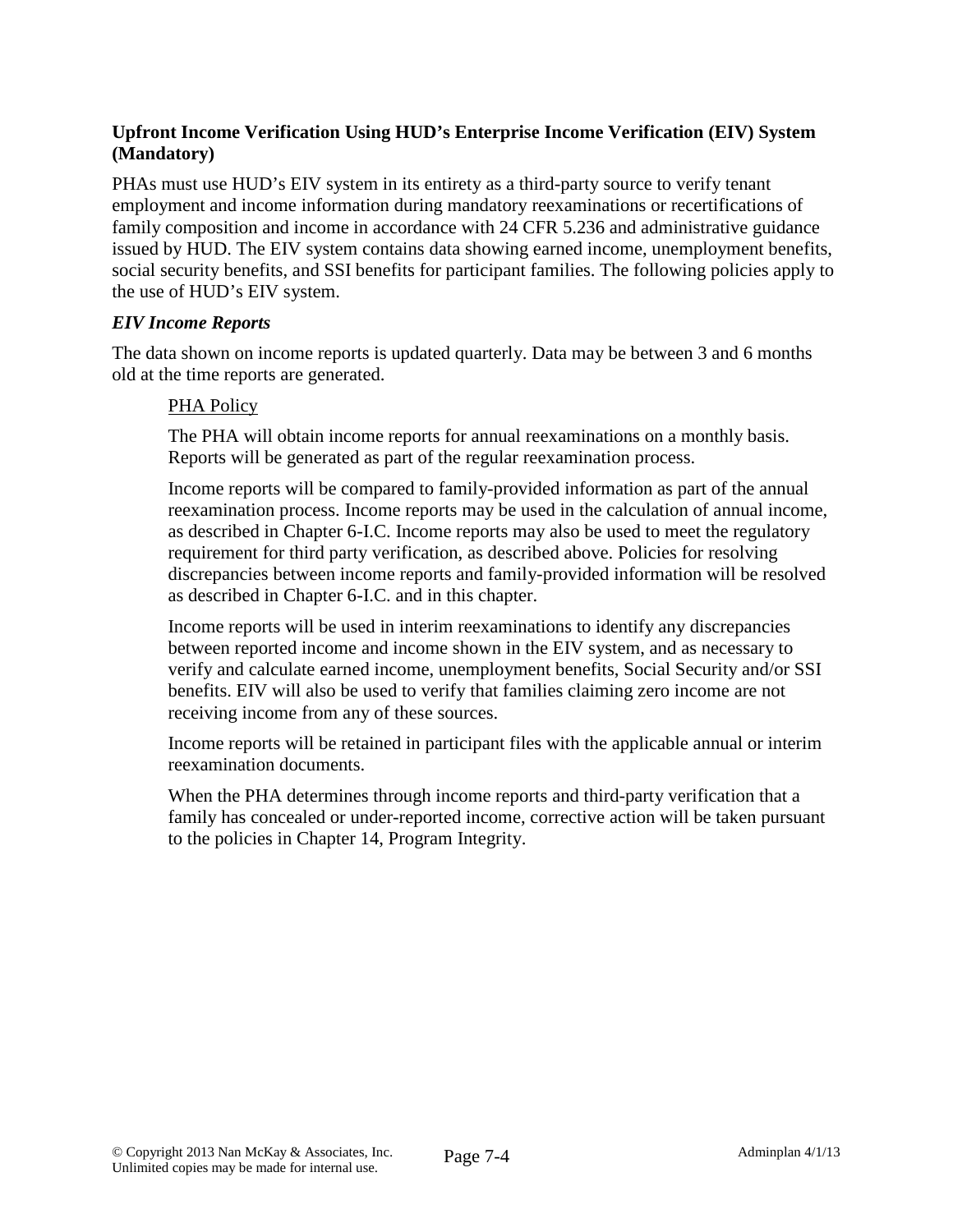## *EIV Identity Verification*

The EIV system verifies tenant identities against SSA records. These records are compared to PIC data for a match on social security number, name, and date of birth.

PHAs are required to use EIV's *Identity Verification Report* on a monthly basis to improve the availability of income information in EIV [Notice PIH 2012-10].

When identity verification for a participant fails, a message will be displayed within the EIV system and no income information will be displayed.

### PHA Policy

The PHA will identify participants whose identity verification has failed by reviewing EIV's *Identity Verification Report* on a monthly basis.

The PHA will attempt to resolve PIC/SSA discrepancies by obtaining appropriate documentation from the participant. When the PHA determines that discrepancies exist due to PHA errors such as spelling errors or incorrect birth dates, the errors will be corrected promptly.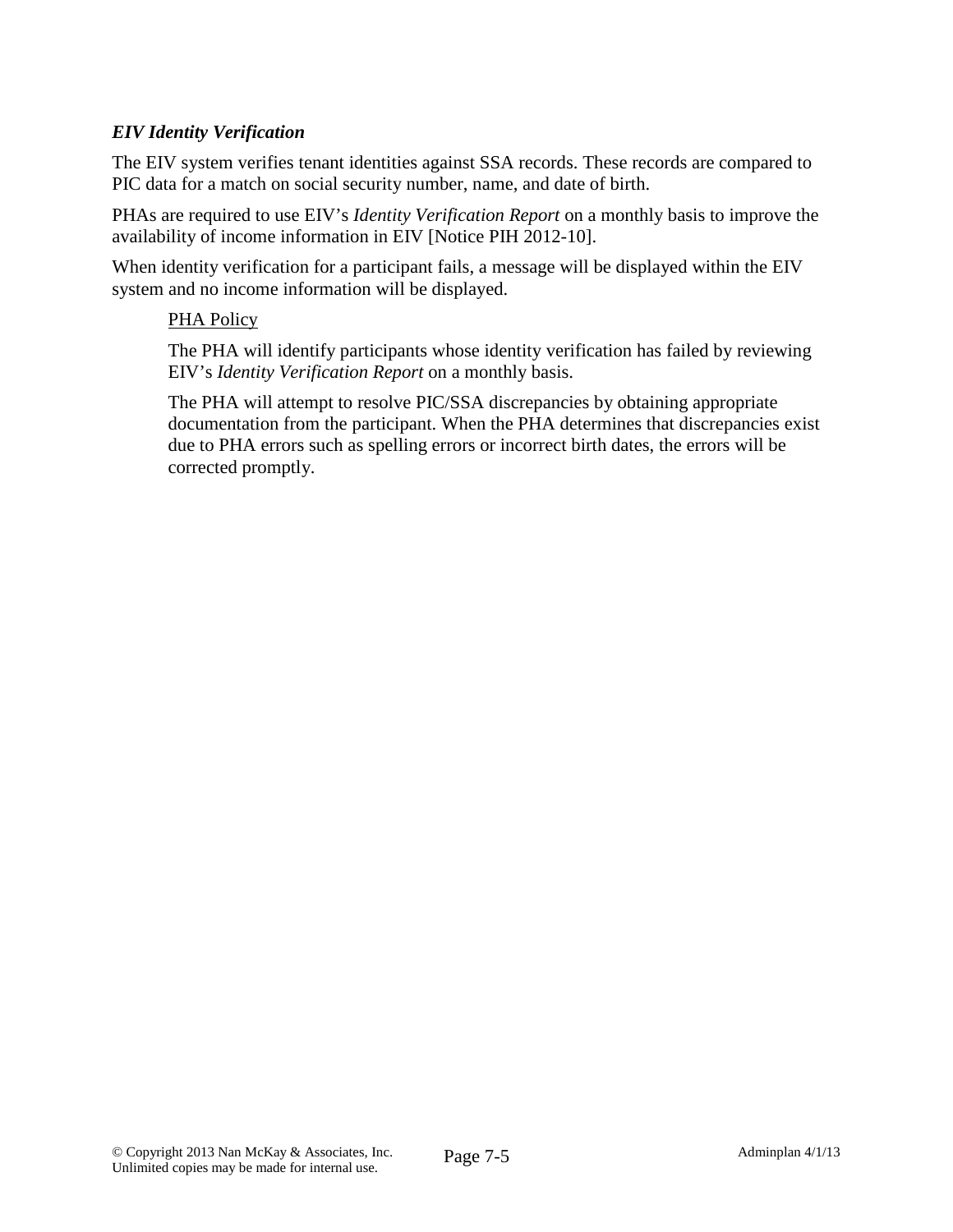# **7-I.D. THIRD-PARTY WRITTEN AND ORAL VERIFICATION**

HUD's current verification hierarchy defines two types of written third-party verification. The more preferable form, "written third-party verification," consists of an original document generated by a third-party source, which may be received directly from a third-party source or provided to the PHA by the family. If written third-party verification is not available, the PHA must attempt to obtain a "written third-party verification form." This is a standardized form used to collect information from a third party.

# **Written Third-Party Verification [Notice PIH 2010-19]**

Written third-party verification documents must be original and authentic and may be supplied by the family or received from a third-party source.

Examples of acceptable tenant-provided documents include, but are not limited to: pay stubs, payroll summary reports, employer notice or letters of hire and termination, SSA benefit verification letters, bank statements, child support payment stubs, welfare benefit letters and/or printouts, and unemployment monetary benefit notices.

The PHA is required to obtain, at minimum, two current and consecutive pay stubs for determining annual income from wages.

The PHA may reject documentation provided by the family if the document is not an original, if the document appears to be forged, or if the document is altered, mutilated, or illegible.

## PHA Policy

Third-party documents provided by the family must be dated within 60 days of the PHA request date.

If the PHA determines that third-party documents provided by the family are not acceptable, the PHA will explain the reason to the family and request additional documentation.

As verification of earned income, the PHA will require the family to provide the two most current, consecutive pay stubs.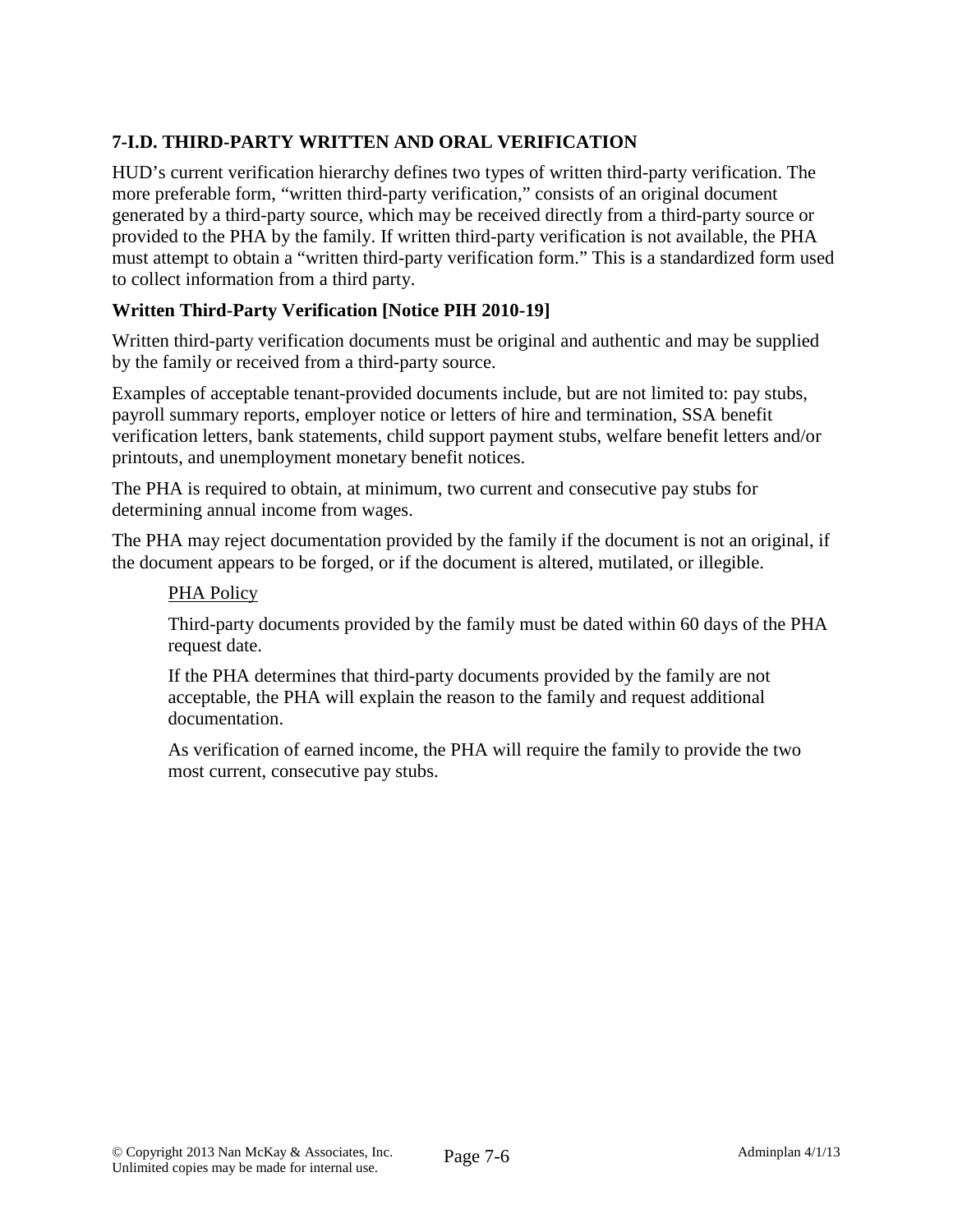## **Written Third-Party Verification Form**

When upfront verification is not available and the family is unable to provide written third-party documents, the PHA must request a written third-party verification form. HUD's position is that this traditional third-party verification method presents administrative burdens and risks which may be reduced through the use of family-provided third-party documents.

PHAs may mail, fax, or e-mail third-party written verification form requests to third-party sources.

#### PHA Policy

The PHA will send third-party verification forms directly to the third party.

Third-party verification forms will be sent when third-party verification documents are unavailable or are rejected by the PHA.

### **Oral Third-Party Verification [Notice PIH 2010-19]**

For third-party oral verification, PHAs contact sources, identified by UIV techniques or by the family, by telephone or in person.

Oral third-party verification is mandatory if neither form of written third-party verification is available.

Third-party oral verification may be used when requests for written third-party verification forms have not been returned within a reasonable time—e.g., 10 business days.

PHAs should document in the file the date and time of the telephone call or visit, the name of the person contacted, the telephone number, as well as the information confirmed.

#### PHA Policy

In collecting third-party oral verification, PHA staff will record in the family's file the name and title of the person contacted, the date and time of the conversation (or attempt), the telephone number used, and the facts provided.

When any source responds verbally to the initial written request for verification the PHA will accept the verbal response as oral verification but will also request that the source complete and return any verification forms that were provided.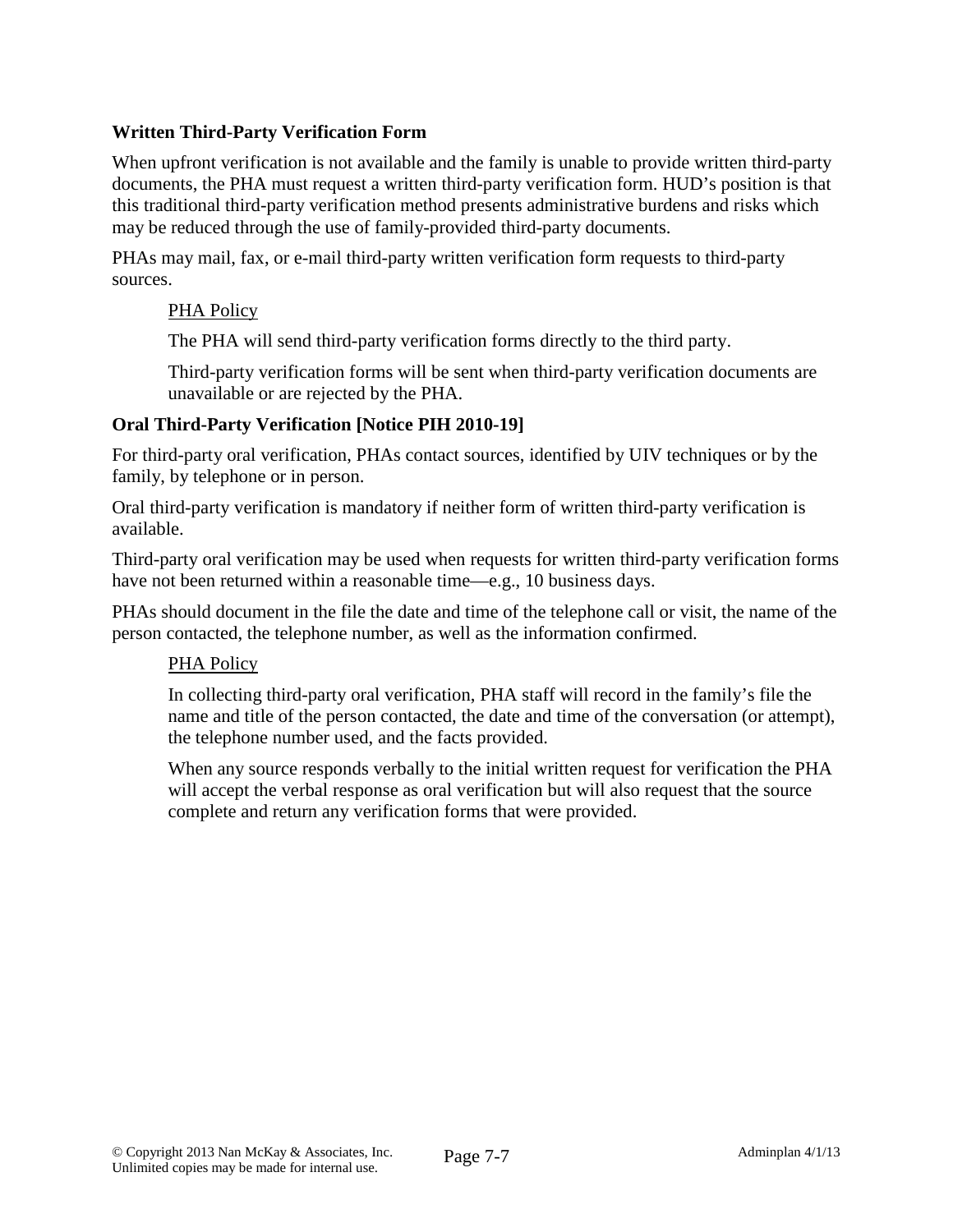# **When Third-Party Verification is Not Required [Notice PIH 2010-19]**

Third-party verification may not be available in all situations. HUD has acknowledged that it may not be cost-effective or reasonable to obtain third-party verification of income, assets, or expenses when these items would have a minimal impact on the family's total tenant payment.

## PHA Policy

If the family cannot provide original documents, the PHA will pay the service charge required to obtain third-party verification, unless it is not cost effective in which case a self-certification will be acceptable as the only means of verification. The cost of verification will not be passed on to the family.

The cost of postage and envelopes to obtain third-party verification of income, assets, and expenses is not an unreasonable cost [VG, p. 18].

#### *Primary Documents*

Third-party verification is not required when legal documents are the primary source, such as a birth certificate or other legal documentation of birth.

#### *Imputed Assets*

HUD permits PHAs to accept a self-certification from a family as verification of assets disposed of for less than fair market value [HCV GB, p. 5-28].

#### PHA Policy

The PHA will accept a self-certification from a family as verification of assets disposed of for less than fair market value.

#### **7-I.E. SELF-CERTIFICATION**

Self-certification, or "tenant declaration," is used as a last resort when the PHA is unable to obtain third-party verification.

When the PHA relies on a tenant declaration for verification of income, assets, or expenses, the family's file must be documented to explain why third-party verification was not available.

#### PHA Policy

When information cannot be verified by a third party or by review of documents, family members will be required to submit self-certifications attesting to the accuracy of the information they have provided to the PHA.

The PHA may require a family to certify that a family member does not receive a particular type of income or benefit.

The self-certification must be made in a format acceptable to the PHA and must be signed by the family member whose information or status is being verified. All selfcertifications must be signed in the presence of a PHA representative or PHA notary public.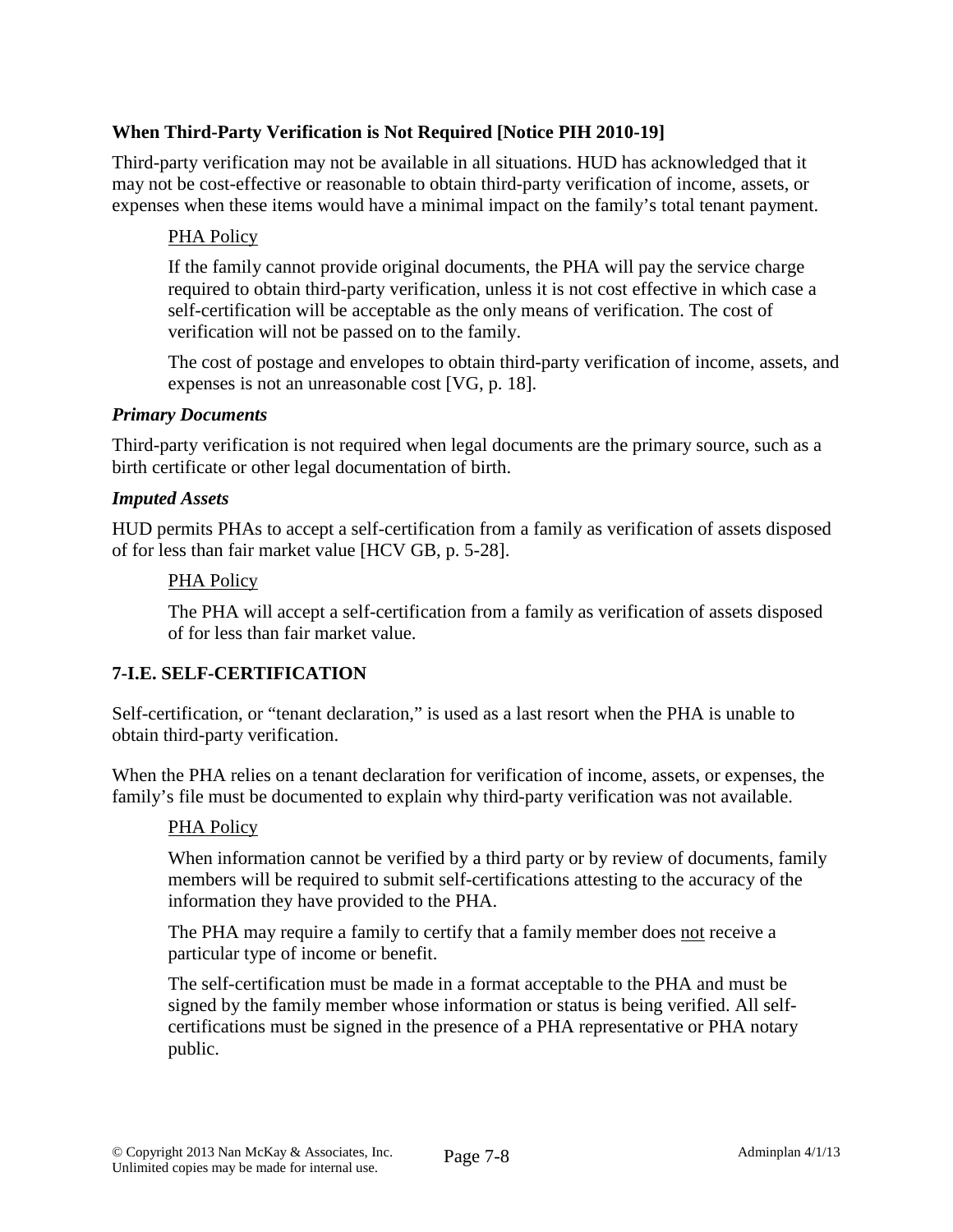# **PART II: VERIFYING FAMILY INFORMATION**

## **7-II.A. VERIFICATION OF LEGAL IDENTITY**

#### PHA Policy

The PHA will require families to furnish verification of legal identity for each household member.

| <b>Verification of Legal Identity for Adults</b>                                          | <b>Verification of Legal Identity for</b><br><b>Children</b> |
|-------------------------------------------------------------------------------------------|--------------------------------------------------------------|
| Certificate of birth, naturalization papers                                               | Certificate of birth                                         |
| Church issued baptismal certificate                                                       | Adoption papers                                              |
| Current, valid driver's license or<br>Department of Motor Vehicles<br>identification card | Custody agreement<br>Health and Human Services ID            |
| U.S. military discharge (DD 214)                                                          | Certified school records                                     |
| Current U.S. passport                                                                     |                                                              |
| Current employer identification card                                                      |                                                              |

If a document submitted by a family is illegible for any reason or otherwise questionable, more than one of these documents may be required.

If none of these documents can be provided and at the PHA's discretion, a third party who knows the person may attest to the person's identity. The certification must be provided in a format acceptable to the PHA and be signed in the presence of a PHA representative or PHA notary public.

Legal identity will be verified for all applicants at the time of eligibility determination and in cases where the PHA has reason to doubt the identity of a person representing him or herself to be a participant.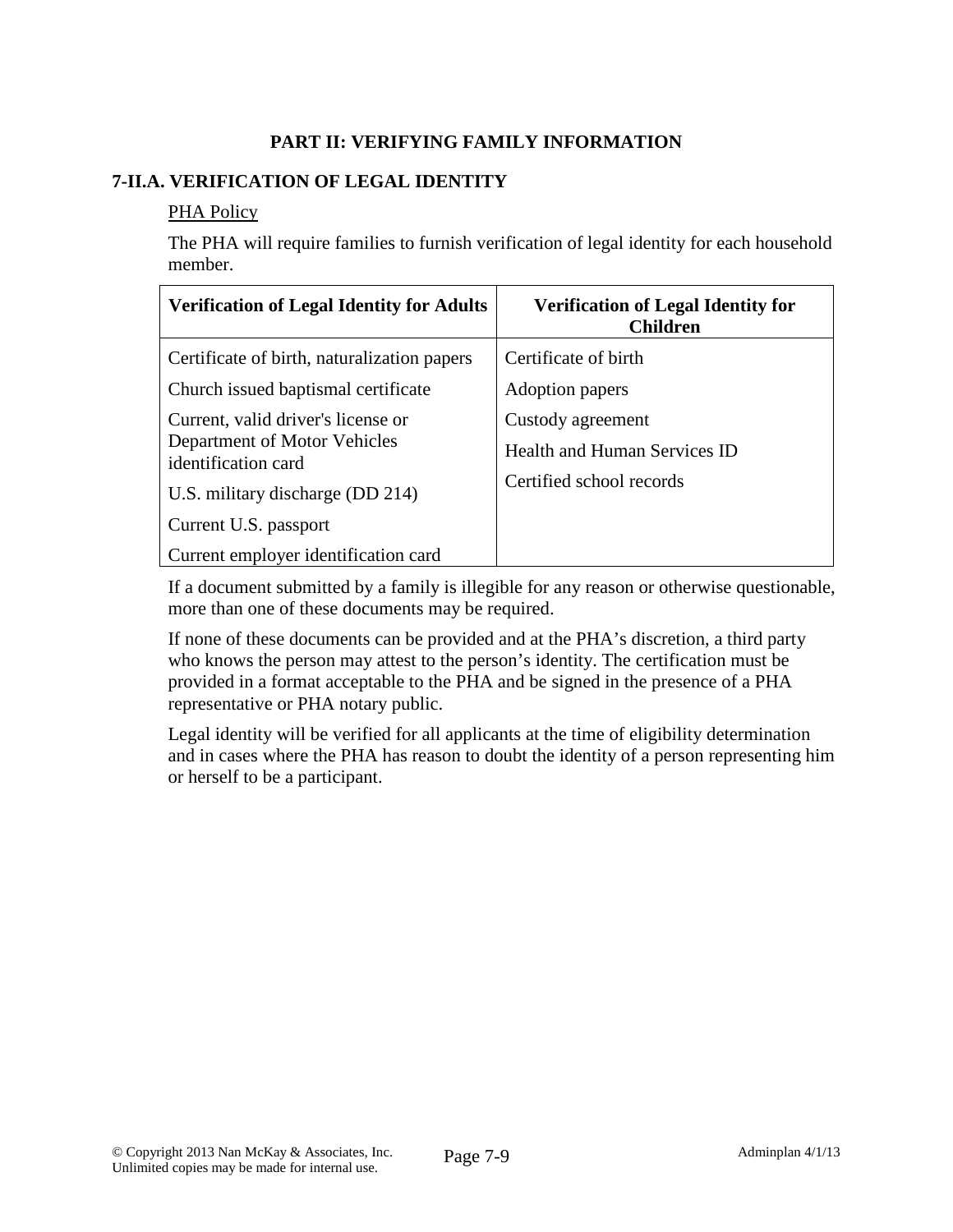# **7-II.B. SOCIAL SECURITY NUMBERS [24 CFR 5.216, Notice PIH 2012-10]**

The family must provide documentation of a valid social security number (SSN) for each member of the household, with the exception of individuals who do not contend eligible immigration status. Exemptions also include, existing program participants who were at least 62 years of age as of January 31, 2010, and had not previously disclosed an SSN.

Note that an individual who previously declared to have eligible immigration status may not change his or her declaration for the purpose of avoiding compliance with the SSN disclosure and documentation requirements or penalties associated with noncompliance with these requirements. Nor may the head of household opt to remove a household member from the family composition for this purpose.

The PHA must accept the following documentation as acceptable evidence of the social security number:

An original SSN card issued by the Social Security Administration (SSA)

An original SSA-issued document, which contains the name and SSN of the individual

An original document issued by a federal, state, or local government agency, which contains the name and SSN of the individual

The PHA may only reject documentation of an SSN provided by an applicant or participant if the document is not an original document or if the original document has been altered, mutilated, is illegible, or appears to be forged.

## PHA Policy

The PHA will explain to the applicant or participant the reasons the document is not acceptable and request that the individual obtain and submit acceptable documentation of the SSN to the PHA within 90 days.

In the case of Moderate Rehabilitation Single Room Occupancy (SRO) individuals, the required documentation must be provided within 90 calendar days from the date of admission into the program. The PHA must grant one additional 90-day extension if it determines that the applicant's failure to comply was due to circumstances that were beyond the applicant's control and could not have been reasonably foreseen.

#### PHA Policy

The PHA will grant one additional 90-day extension if needed for reasons beyond the participant's control such as delayed processing of the SSN application by the SSA, natural disaster, fire, death in the family, or other emergency. If the individual fails to comply with SSN disclosure and documentation requirements upon expiration of the provided time period, the PHA will terminate the individual's assistance.

When a participant requests to add a new household member who is at least 6 years of age, or who is under the age of 6 and has an SSN, the participant must provide the complete and accurate SSN assigned to each new member at the time of reexamination or recertification, in addition to the documentation required to verify it. The PHA may not add the new household member until such documentation is provided.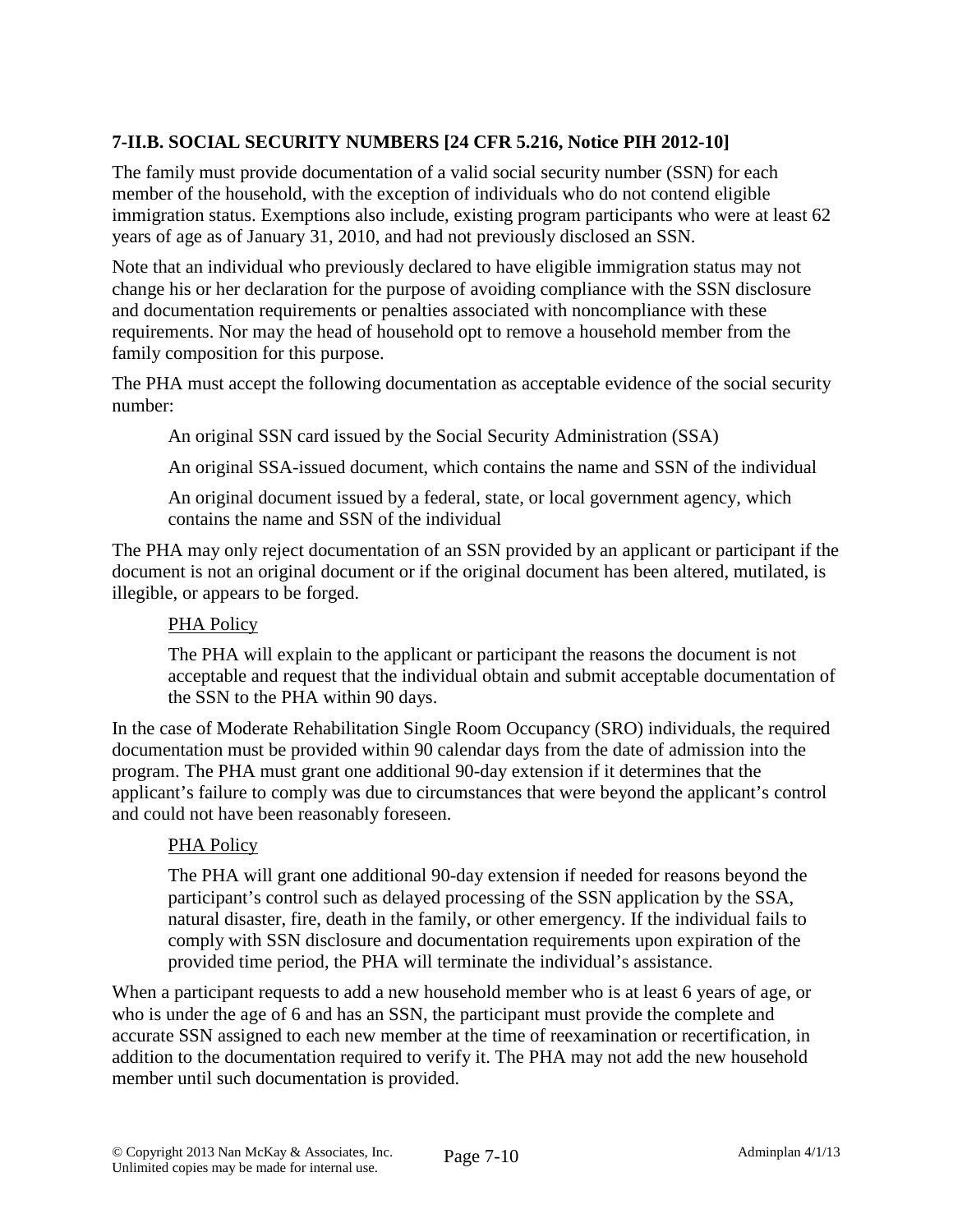When a participant requests to add a new household member who is under the age of 6 and has not been assigned an SSN, the participant must provide the SSN assigned to each new child and the required documentation within 90 calendar days of the child being added to the household. A 90-day extension will be granted if the PHA determines that the participant's failure to comply was due to unforeseen circumstances and was outside of the participant's control. During the period the PHA is awaiting documentation of the SSN, the child will be counted as part of the assisted household.

## PHA Policy

The PHA will grant one additional 90-day extension if needed for reasons beyond the participant's control such as delayed processing of the SSN application by the SSA, natural disaster, fire, death in the family, or other emergency.

Social security numbers must be verified only once during continuously-assisted occupancy.

### PHA Policy

The PHA will verify each disclosed SSN by:

Obtaining documentation from applicants and participants that is acceptable as evidence of social security numbers

Making a copy of the original documentation submitted, returning it to the individual, and retaining a copy in the file folder

Once the individual's verification status is classified as "verified," the PHA may, at its discretion, remove and destroy copies of documentation accepted as evidence of social security numbers. The retention of the EIV Summary Report or Income Report is adequate documentation of an individual's SSN.

## PHA Policy

Once an individual's status is classified as "verified" in HUD's EIV system, the PHA may remove and destroy copies of documentation accepted as evidence of social security numbers.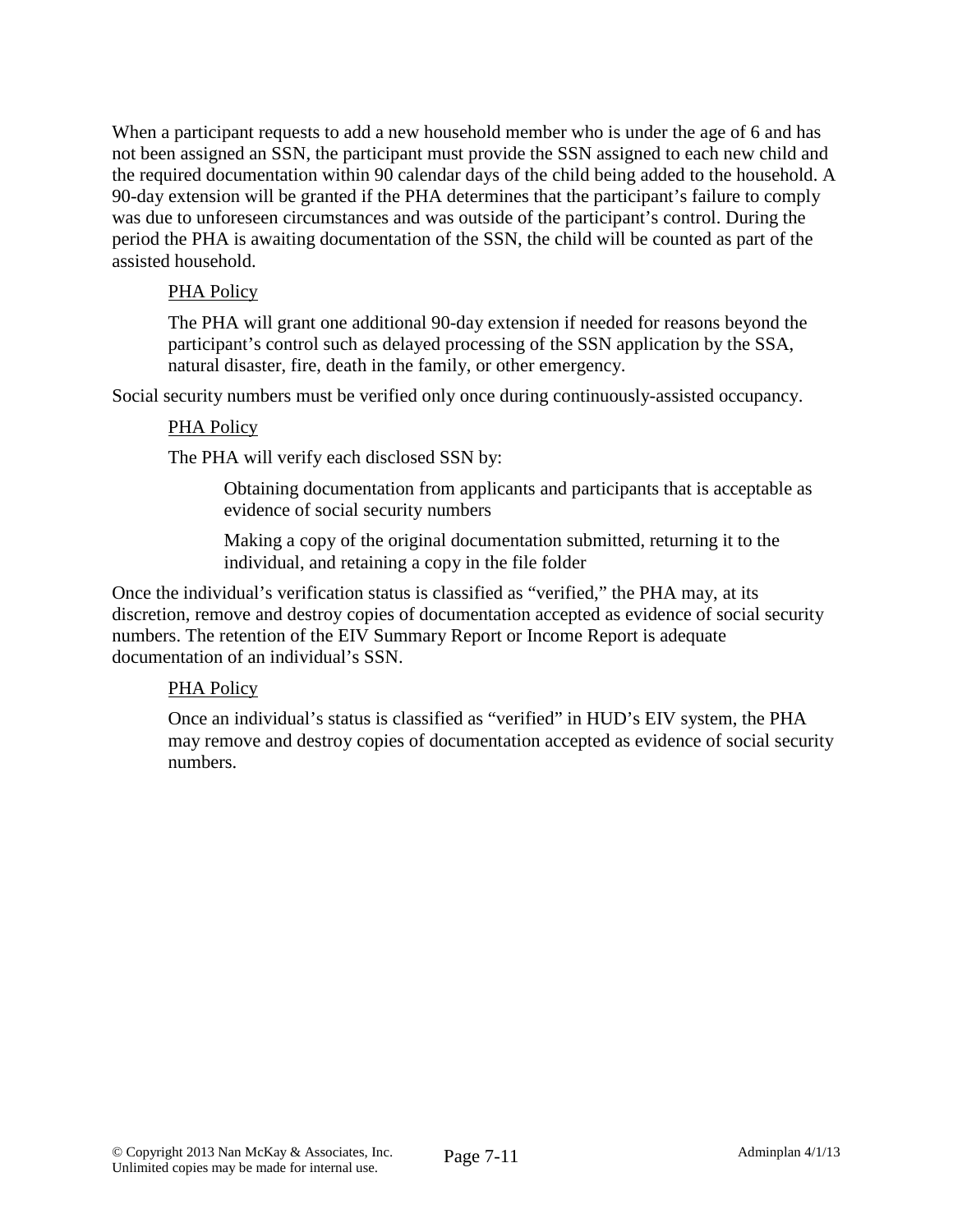# **7-II.C. DOCUMENTATION OF AGE**

A birth certificate or other official record of birth is the preferred form of age verification for all family members. For elderly family members an original document that provides evidence of the receipt of social security retirement benefits is acceptable.

## PHA Policy

If an official record of birth or evidence of social security retirement benefits cannot be provided, the PHA will require the family to submit other documents that support the reported age of the family member (e.g., school records, driver's license if birth year is recorded) and to provide a self-certification.

Age must be verified only once during continuously-assisted occupancy.

## **7-II.D. FAMILY RELATIONSHIPS**

Applicants and program participants are required to identify the relationship of each household member to the head of household. Definitions of the primary household relationships are provided in the Eligibility chapter.

### PHA Policy

Family relationships are verified only to the extent necessary to determine a family's eligibility and level of assistance. Certification by the head of household normally is sufficient verification of family relationships.

#### **Marriage**

#### PHA Policy

Certification by the head of household is normally sufficient verification. If the PHA has reasonable doubts about a marital relationship, the PHA will require the family to document the marriage.

A marriage certificate generally is required to verify that a couple is married.

In the case of a common law marriage, the couple must demonstrate that they hold themselves to be married (e.g., by telling the community they are married, calling each other husband and wife, using the same last name, filing joint income tax returns).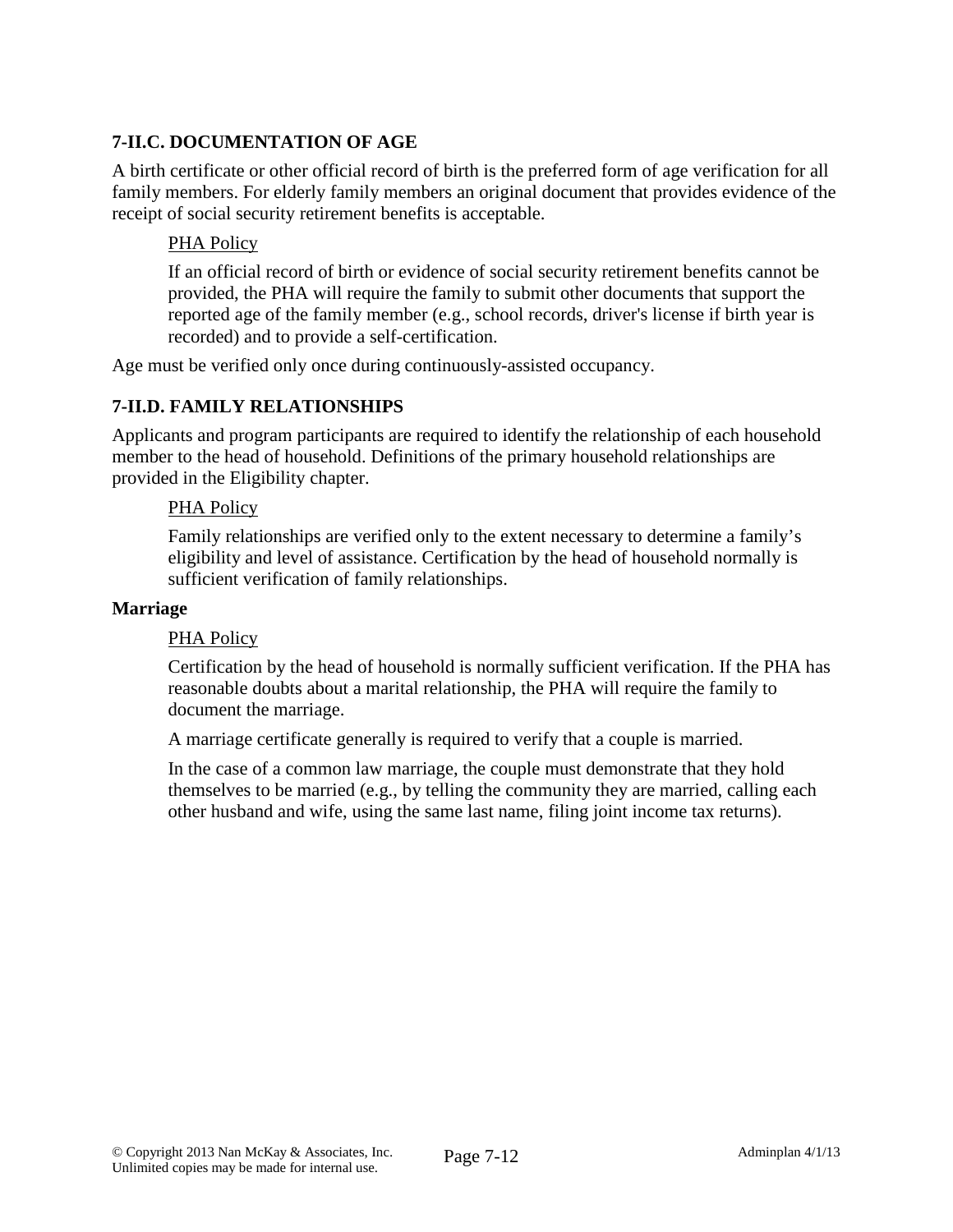#### **Separation or Divorce**

#### PHA Policy

Certification by the head of household is normally sufficient verification. If the PHA has reasonable doubts about a separation or divorce, the PHA will require the family to provide documentation of the divorce or separation.

A certified copy of a divorce decree, signed by a court officer, is required to document that a couple is divorced.

A copy of a court-ordered maintenance or other court record is required to document a separation.

If no court document is available, documentation from a community-based agency will be accepted.

#### **Absence of Adult Member**

#### PHA Policy

If an adult member who was formerly a member of the household is reported to be permanently absent, the family must provide evidence to support that the person is no longer a member of the family (e.g., documentation of another address at which the person resides such as a lease or utility bill).

#### **Foster Children and Foster Adults**

#### PHA Policy

Third-party verification from the state or local government agency responsible for the placement of the individual with the family is required.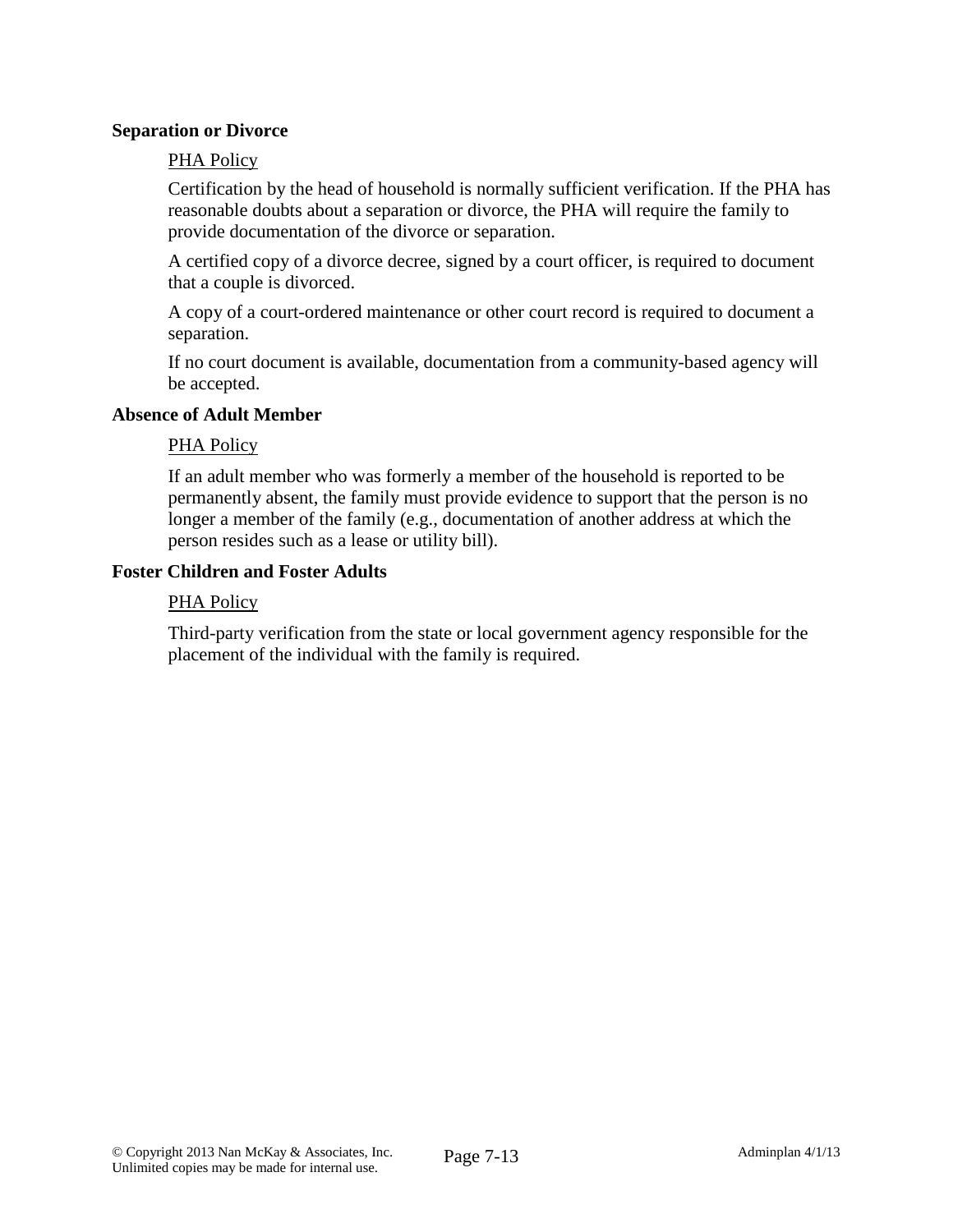## **7-II.E. VERIFICATION OF STUDENT STATUS**

#### **General Requirements**

#### PHA Policy

The PHA requires families to provide information about the student status of all students who are 18 years of age or older. This information will be verified only if:

The family reports full-time student status for an adult other than the head, spouse, or cohead.

The family reports child care expenses to enable a family member to further his or her education.

The family includes a student enrolled in an *institution of higher education.*

#### **Restrictions on Assistance to Students Enrolled in Institutions of Higher Education**

This section applies only to students who are seeking assistance on their own, separately from their parents. It does not apply to students residing with parents who are seeking or receiving HCV assistance.

#### PHA Policy

In accordance with the verification hierarchy described in section 7-1.B, the PHA will determine whether the student is exempt from the restrictions in 24 CFR 5.612 by verifying any one of the following exemption criteria:

The student is enrolled at an educational institution that does not meet the definition of *institution of higher education* in the Higher Education Act of 1965 (see section Exhibit 3-2).

The student is at least 24 years old.

The student is a veteran, as defined in section 3-II.E.

The student is married.

The student has at least one dependent child, as defined in section 3-II.E.

The student is a person with disabilities, as defined in section 3-II.E, and was receiving assistance prior to November 30, 2005.

If the PHA cannot verify at least one of these exemption criteria, the PHA will conclude that the student is subject to the restrictions on assistance at 24 CFR 5.612. In addition to verifying the student's income eligibility, the PHA will then proceed to verify either the student's parents' income eligibility (see section 7-III.J) or the student's independence from his/her parents (see below).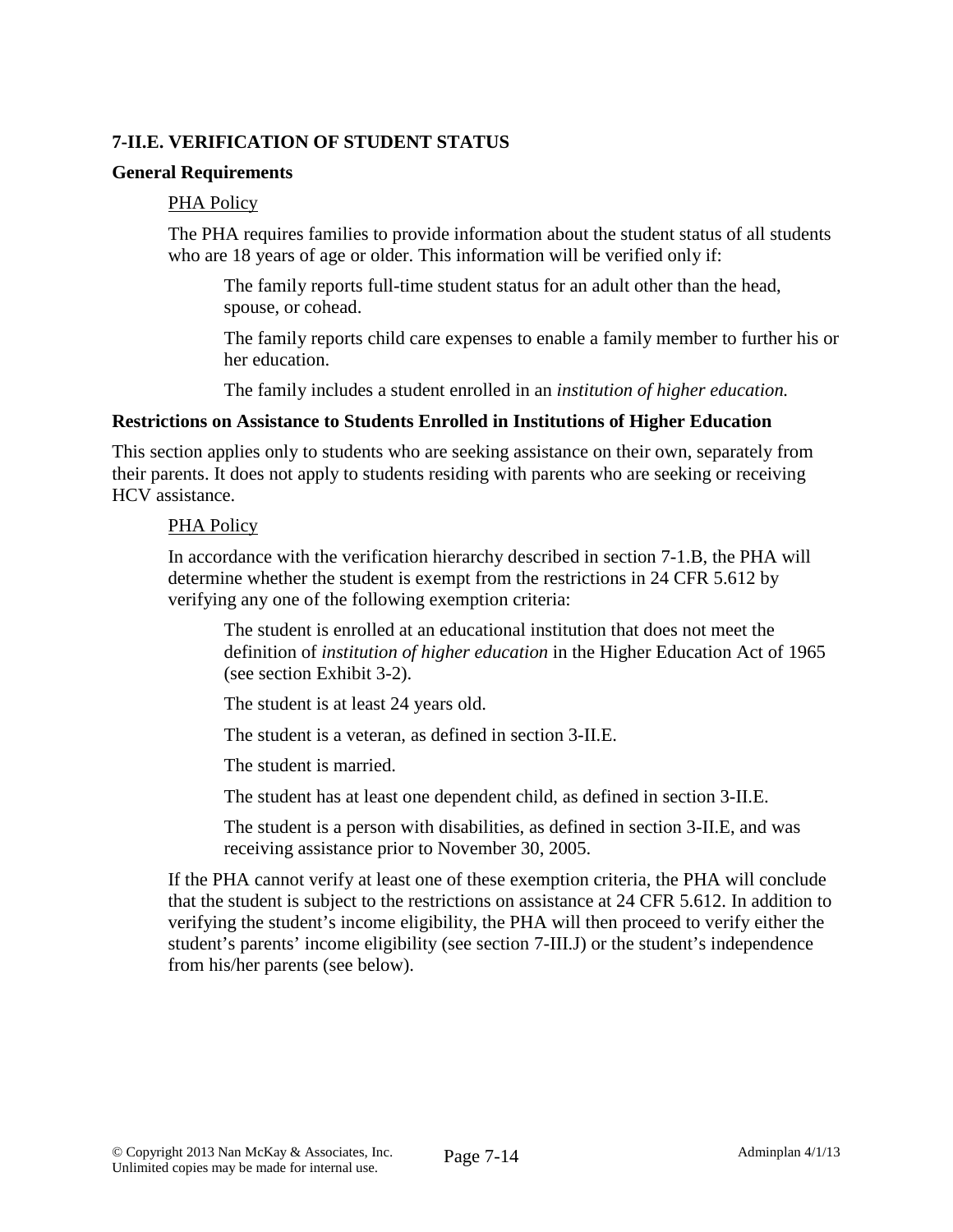### *Independent Student*

### PHA Policy

The PHA will verify a student's independence from his/her parents to determine that the student's parents' income is not relevant for determining the student's eligibility by doing all of the following:

Either reviewing and verifying previous address information to determine whether the student has established a household separate from his/her parents for at least one year or reviewing and verifying documentation relevant to determining whether the student meets the U.S. Department of Education's definition of *independent student* (see section 3-II.E)

Reviewing prior year income tax returns to verify whether a parent has claimed the student as a dependent

Requesting and obtaining written certification directly from the student's parents identifying the amount of support they will be providing to the student, even if the amount of support is \$0.

## **7-II.F. DOCUMENTATION OF DISABILITY**

The PHA must verify the existence of a disability in order to allow certain income disallowances and deductions from income. The PHA is not permitted to inquire about the nature or extent of a person's disability [24 CFR 100.202(c)]. The PHA may not inquire about a person's diagnosis or details of treatment for a disability or medical condition. If the PHA receives a verification document that provides such information, the PHA will not place this information in the tenant file. Under no circumstances will the PHA request a participant's medical record(s). For more information on health care privacy laws, see the Department of Health and Human Services' website at http://www.hhs.gov/ocr/privacy/.

The above cited regulation does not prohibit the following inquiries, provided these inquiries are made of all applicants, whether or not they are persons with disabilities [VG, p. 24]:

- Inquiry into an applicant's ability to meet the requirements of ownership or tenancy
- Inquiry to determine whether an applicant is qualified for a dwelling available only to persons with disabilities or to persons with a particular type of disability
- Inquiry to determine whether an applicant for a dwelling is qualified for a priority available to persons with disabilities or to persons with a particular type of disability
- Inquiring whether an applicant for a dwelling is a current illegal abuser or addict of a controlled substance
- Inquiring whether an applicant has been convicted of the illegal manufacture or distribution of a controlled substance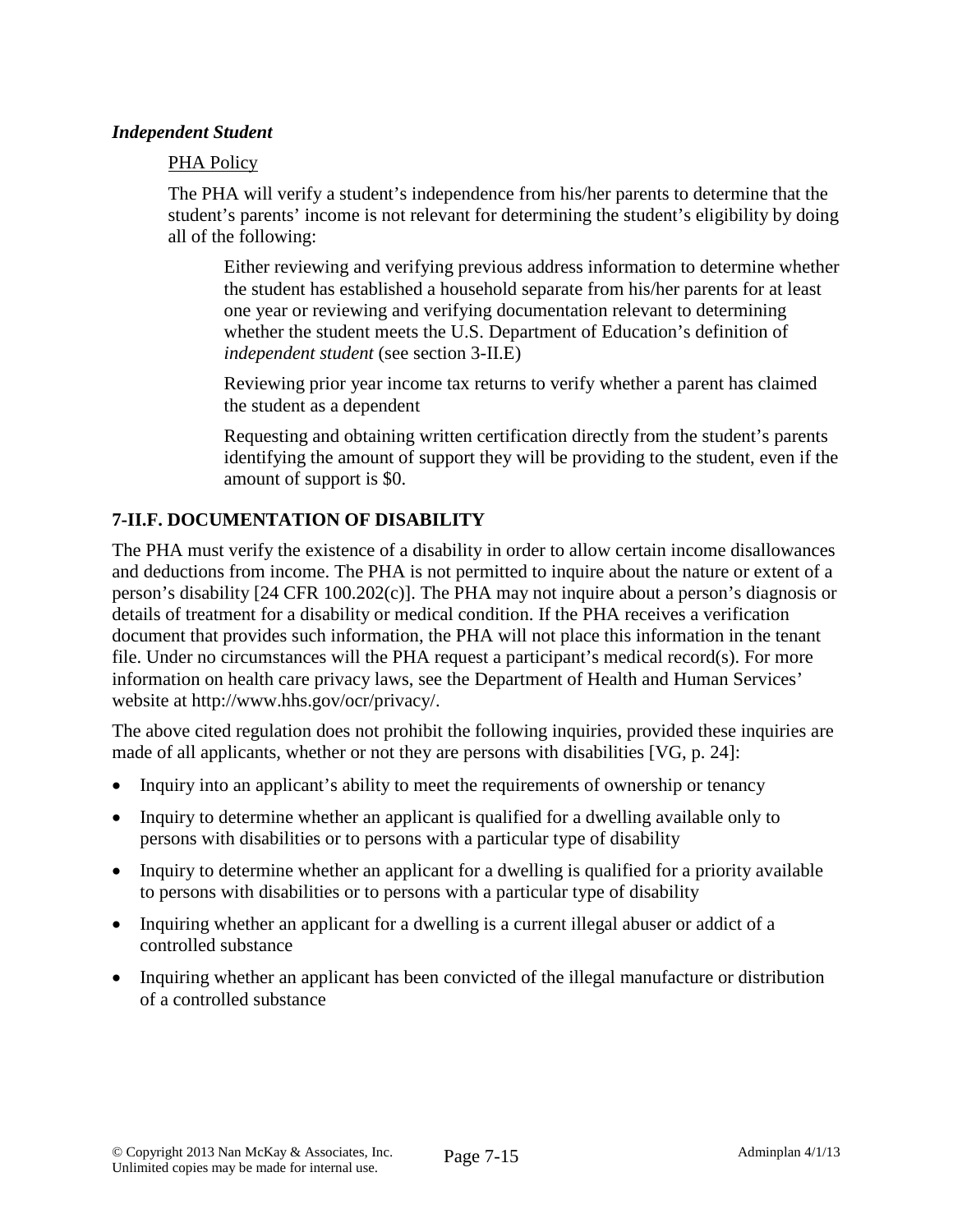## **Family Members Receiving SSA Disability Benefits**

Verification of the receipt of disability benefits from the Social Security Administration (SSA) is sufficient verification of disability for the purpose of qualifying for waiting list preferences (if applicable) or certain income disallowances and deductions [VG, p. 23].

## PHA Policy

For family members claiming disability who receive disability benefits from the SSA, the PHA will attempt to obtain information about disability benefits through the HUD Enterprise Income Verification (EIV) system. If documentation from HUD's EIV System is not available, the PHA will request a current (dated within the last 60 days) SSA benefit verification letter from each family member claiming disability status. If the family is unable to provide the document(s), the PHA will ask the family to request a benefit verification letter by either calling SSA at 1-800-772-1213, or by requesting it from www.ssa.gov. Once the applicant or participant receives the benefit verification letter they will be required to provide it to the PHA.

## **Family Members Not Receiving SSA Disability Benefits**

Receipt of veteran's disability benefits, worker's compensation, or other non-SSA benefits based on the individual's claimed disability are not sufficient verification that the individual meets HUD's definition of disability in 24 CFR 5.403.

## PHA Policy

For family members claiming disability who do not receive disability benefits from the SSA, a knowledgeable professional must provide third-party verification that the family member meets the HUD definition of disability. See the Eligibility chapter for the HUD definition of disability. The knowledgeable professional will verify whether the family member does or does not meet the HUD definition.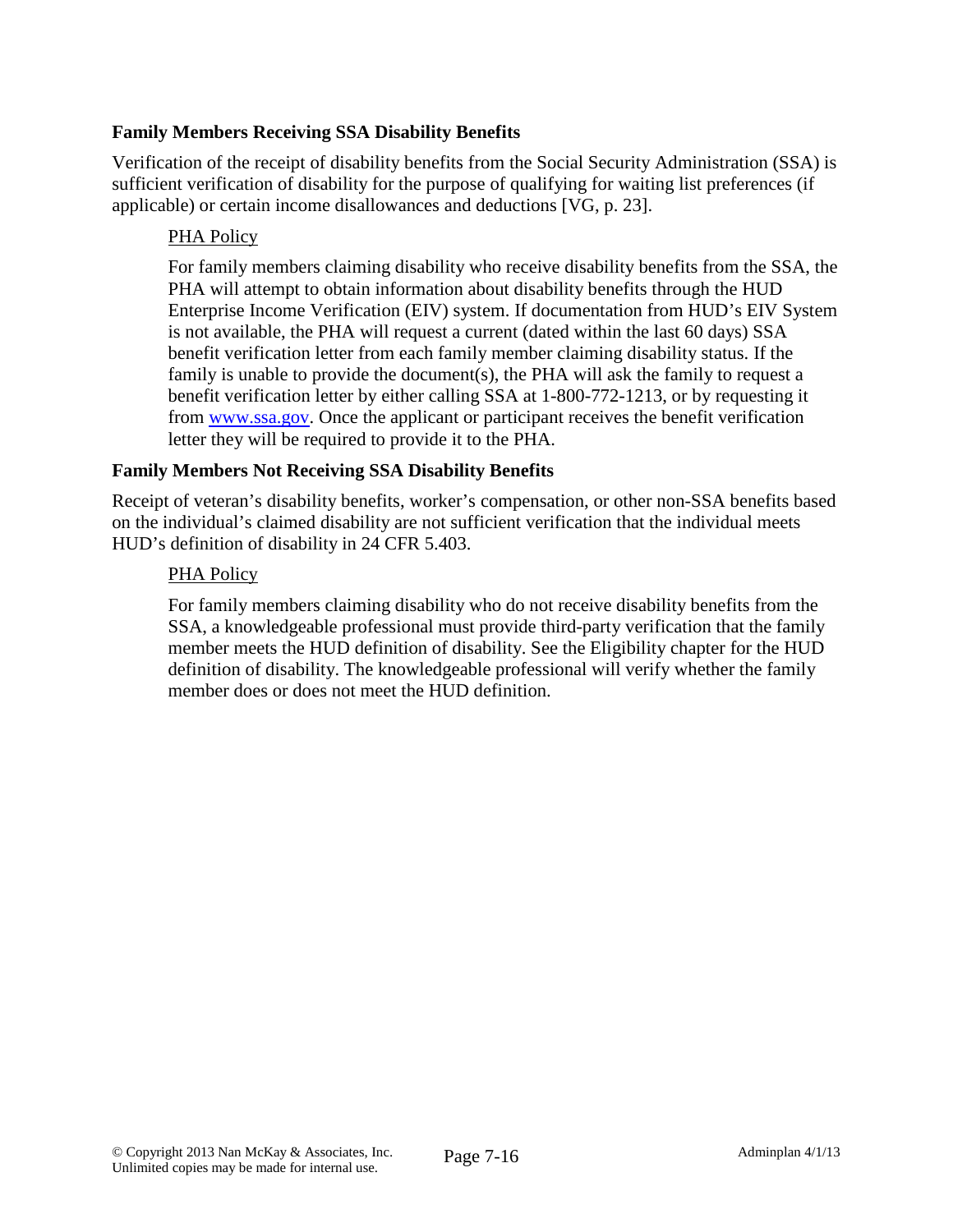# **7-II.G. CITIZENSHIP OR ELIGIBLE IMMIGRATION STATUS [24 CFR 5.508]**

## **Overview**

Housing assistance is not available to persons who are not citizens, nationals, or eligible immigrants. Prorated assistance is provided for "mixed families" containing both eligible and ineligible persons. A detailed discussion of eligibility requirements is in the Eligibility chapter. This verifications chapter discusses HUD and PHA verification requirements related to citizenship status.

The family must provide a certification that identifies each family member as a U.S. citizen, a U.S. national, an eligible noncitizen or an ineligible noncitizen and submit the documents discussed below for each family member. Once eligibility to receive assistance has been verified for an individual it need not be collected or verified again during continuously-assisted occupancy.  $[24 \text{ CFR } 5.508(g)(5)]$ 

## **U.S. Citizens and Nationals**

HUD requires a declaration for each family member who claims to be a U.S. citizen or national. The declaration must be signed personally by any family member 18 or older and by a guardian for minors.

The PHA may request verification of the declaration by requiring presentation of a birth certificate, United States passport or other appropriate documentation.

## PHA Policy

Family members who claim U.S. citizenship or national status will not be required to provide additional documentation unless the PHA receives information indicating that an individual's declaration may not be accurate.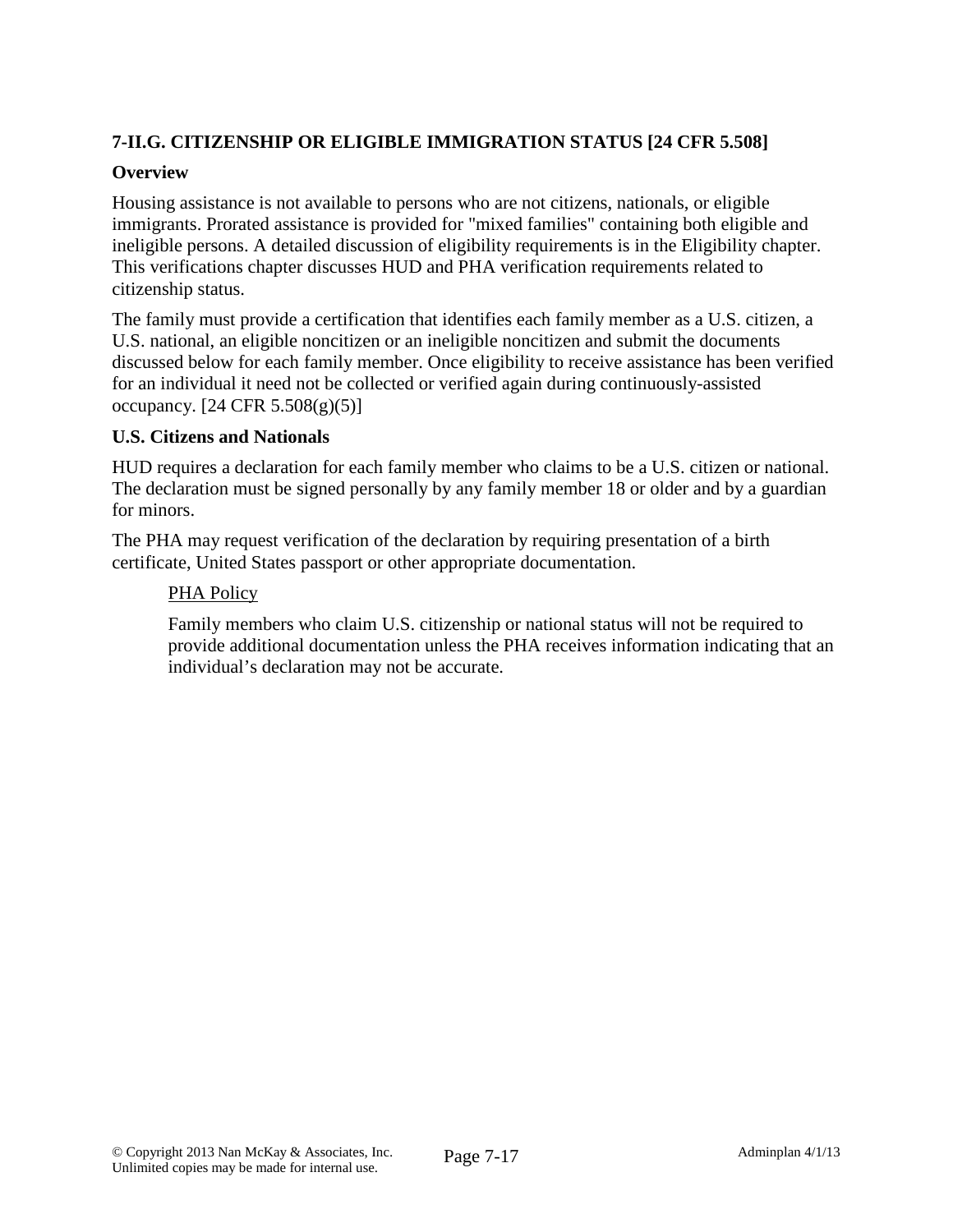# **Eligible Immigrants**

# *Documents Required*

All family members claiming eligible immigration status must declare their status in the same manner as U.S. citizens and nationals.

The documentation required for eligible noncitizens varies depending upon factors such as the date the person entered the U.S., the conditions under which eligible immigration status has been granted, age, and the date on which the family began receiving HUD-funded assistance. Exhibit 7-1 at the end of this chapter summarizes documents family members must provide.

# *PHA Verification* [HCV GB, pp. 5-3 and 5-7]

For family members age 62 or older who claim to be eligible immigrants, proof of age is required in the manner described in 7-II.C. of this plan. No further verification of eligible immigration status is required.

For family members under the age of 62 who claim to be eligible immigrants, the PHA must verify immigration status with the United States Citizenship and Immigration Services (USCIS).

The PHA will follow all USCIS protocols for verification of eligible immigration status.

# **7-II.H. VERIFICATION OF PREFERENCE STATUS**

The PHA must verify any preferences claimed by an applicant that determined placement on the waiting list.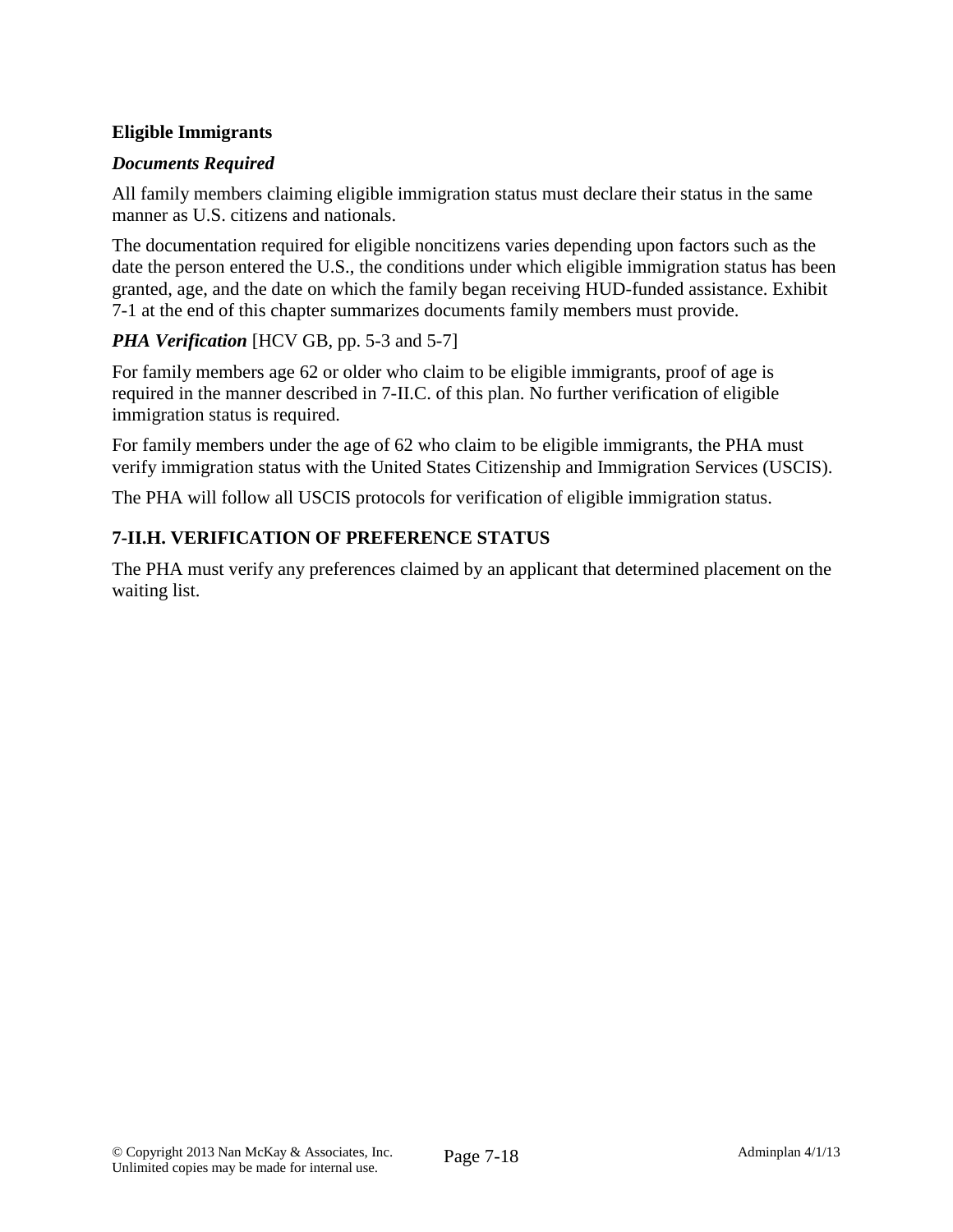### **PART III: VERIFYING INCOME AND ASSETS**

Chapter 6, Part I of this plan describes in detail the types of income that are included and excluded and how assets and income from assets are handled. Any assets and income reported by the family must be verified. This part provides PHA policies that supplement the general verification procedures specified in Part I of this chapter.

## **7-III.A. EARNED INCOME**

### **Tips**

#### PHA Policy

Unless tip income is included in a family member's W-2 by the employer, persons who work in industries where tips are standard will be required to sign a certified estimate of tips received for the prior year and tips anticipated to be received in the coming year.

#### **Wages**

#### PHA Policy

For wages other than tips, the family must provide originals of the two most current, consecutive pay stubs.

### **7-III.B. BUSINESS AND SELF EMPLOYMENT INCOME**

#### PHA Policy

Business owners and self-employed persons will be required to provide:

An audited financial statement for the previous fiscal year if an audit was conducted. If an audit was not conducted, a statement of income and expenses must be submitted and the business owner or self-employed person must certify to its accuracy.

All schedules completed for filing federal and local taxes in the preceding year.

If accelerated depreciation was used on the tax return or financial statement, an accountant's calculation of depreciation expense, computed using straight-line depreciation rules.

The PHA will provide a format for any person who is unable to provide such a statement to record income and expenses for the coming year. The business owner/self-employed person will be required to submit the information requested and to certify to its accuracy at all future reexaminations.

At any reexamination the PHA may request documents that support submitted financial statements such as manifests, appointment books, cash books, or bank statements.

If a family member has been self-employed less than three (3) months, the PHA will accept the family member's certified estimate of income and schedule an interim reexamination in three (3) months. If the family member has been self-employed for three (3) to twelve (12) months the PHA will require the family to provide documentation of income and expenses for this period and use that information to project income.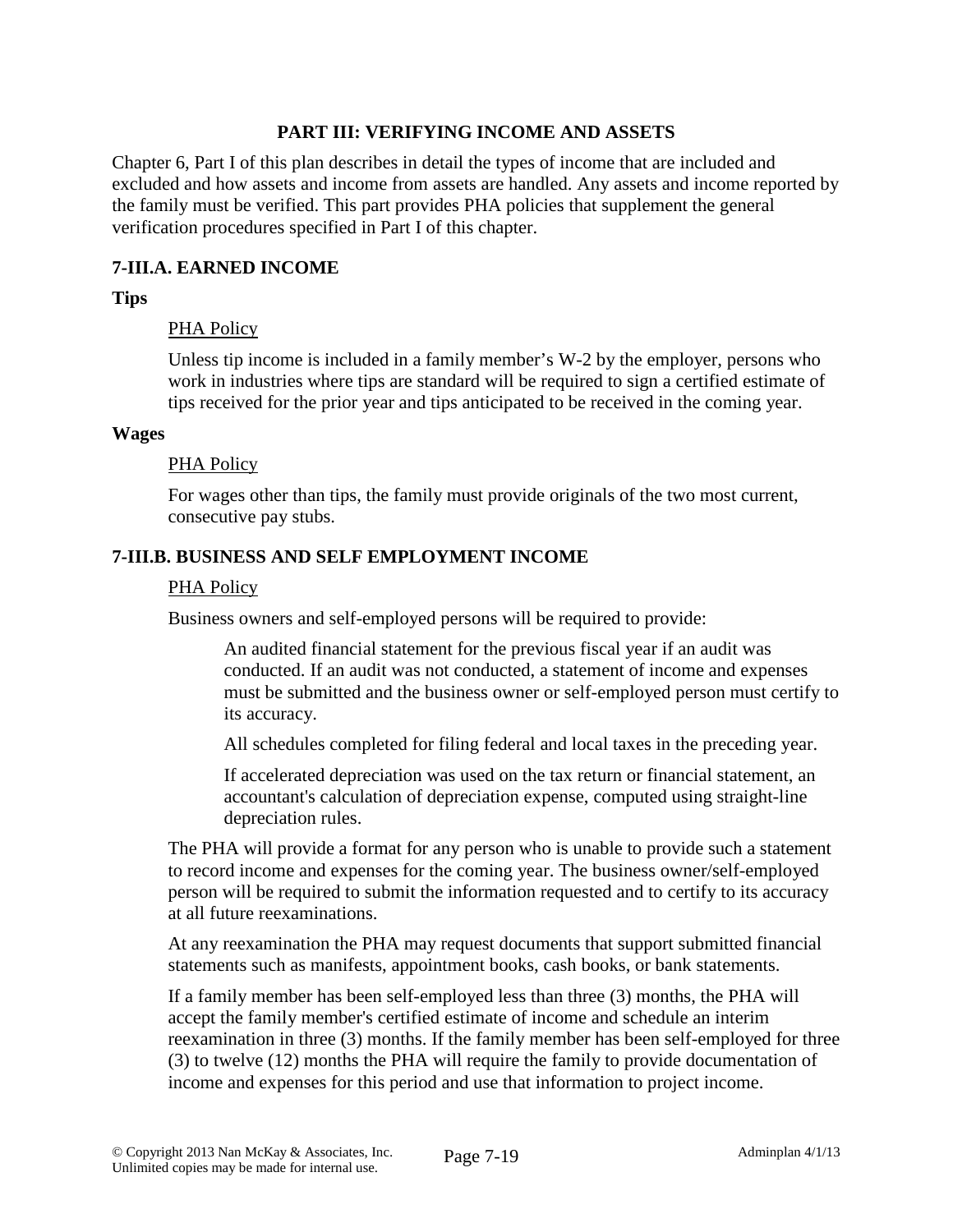## **7-III.C. PERIODIC PAYMENTS AND PAYMENTS IN LIEU OF EARNINGS**

#### **Social Security/SSI Benefits**

#### PHA Policy

To verify the SS/SSI benefits of applicants, the PHA will request a current (dated within the last 60 days) SSA benefit verification letter from each family member that receives social security benefits. If the family is unable to provide the document(s), the PHA will help the applicant request a benefit verification letter from SSA's Web site at www.ssa.gov or ask the family to request one by calling SSA at 1-800-772-1213. Once the applicant has received the benefit verification letter they will be required to provide it to the PHA.

To verify the SS/SSI benefits of participants, the PHA will obtain information about social security/SSI benefits through the HUD EIV System, and confirm with the participant(s) that the current listed benefit amount is correct. If the participant disputes the EIV-reported benefit amount, or if benefit information is not available in HUD systems, the PHA will request a current SSA benefit verification letter from each family member that receives social security benefits. If the family is unable to provide the document(s) the PHA will help the participant request a benefit verification letter from SSA's Web site at www.ssa.gov or ask the family to request one by calling SSA at 1-800- 772-1213. Once the participant has received the benefit verification letter they will be required to provide it to the PHA.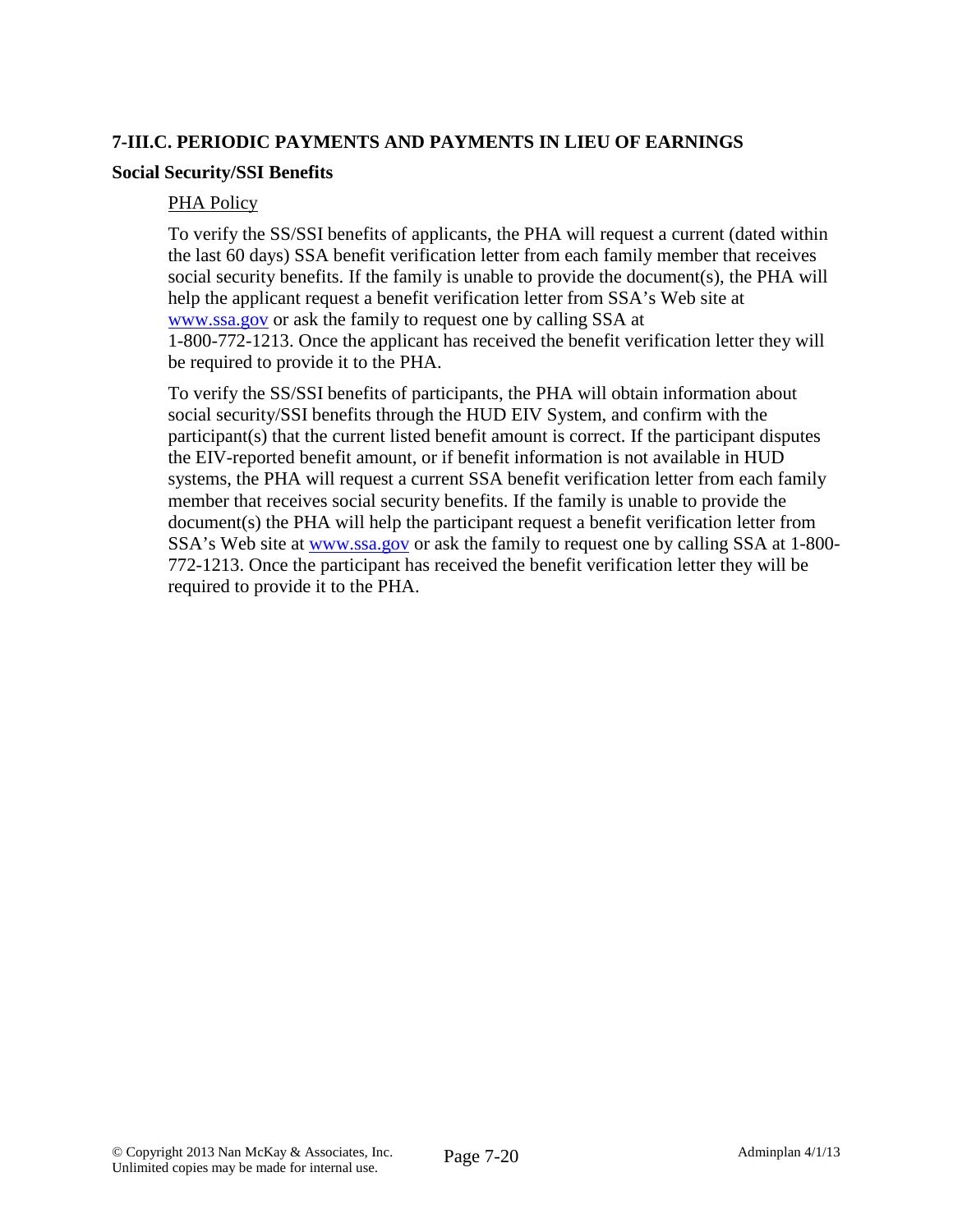## **7-III.D. ALIMONY OR CHILD SUPPORT**

#### PHA Policy

The methods the PHA will use to verify alimony and child support payments differ depending on whether the family declares that it receives regular payments.

If the family declares that it *receives regular payments*, verification will be obtained in the following order of priority:

Copies of the receipts and/or payment stubs for the 60 days prior to PHA request

Third-party verification form from the state or local child support enforcement agency

Third-party verification form from the person paying the support

Family's self-certification of amount received

If the family declares that it *receives irregular or no payments*, in addition to the verification process listed above, the family must provide evidence that it has taken all reasonable efforts to collect amounts due. This may include:

A statement from any agency responsible for enforcing payment that shows the family has requested enforcement and is cooperating with all enforcement efforts

If the family has made independent efforts at collection, a written statement from the attorney or other collection entity that has assisted the family in these efforts

*Note:* Families are not required to undertake independent enforcement action.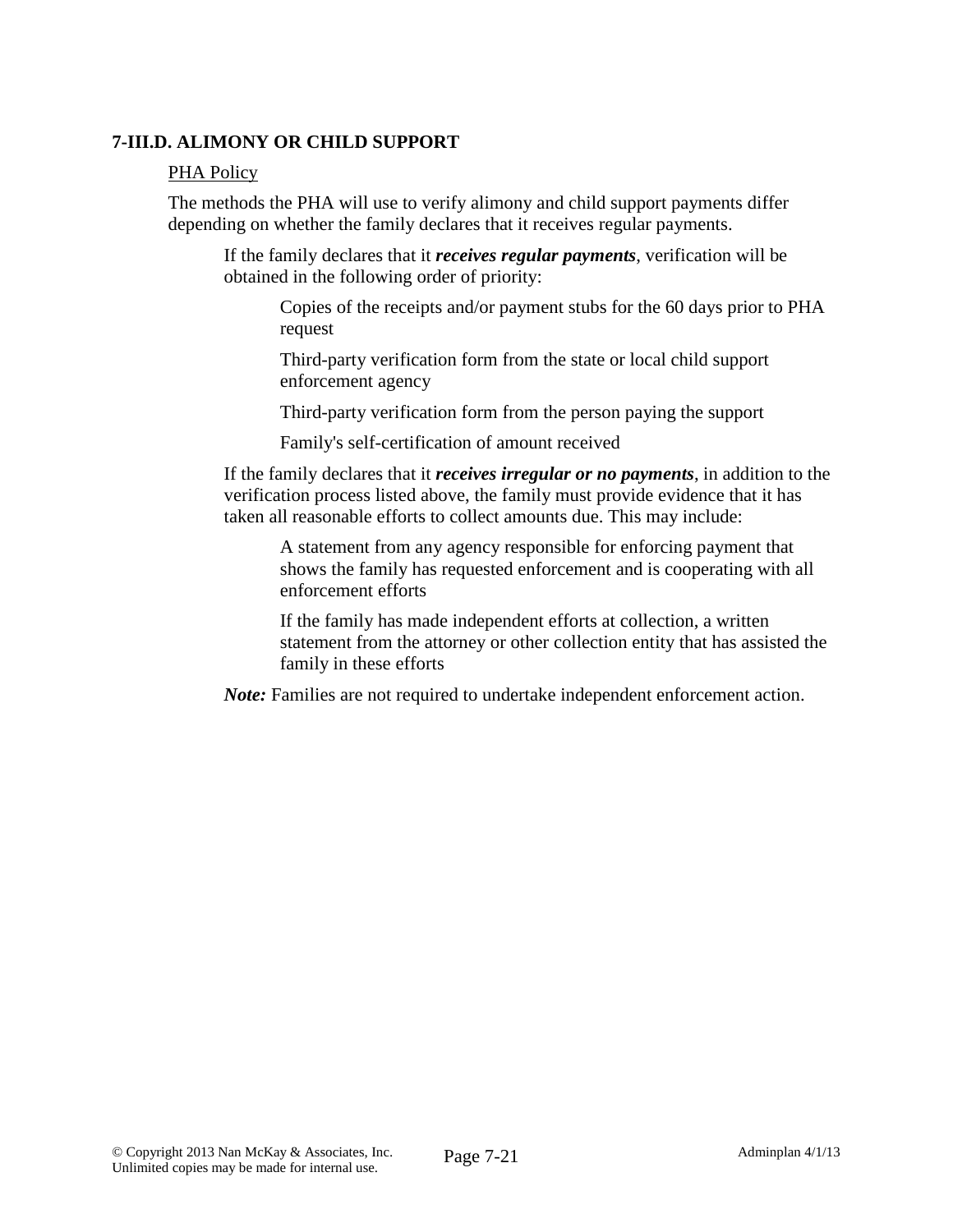## **7-III.E. ASSETS AND INCOME FROM ASSETS**

#### **Assets Disposed of for Less than Fair Market Value**

The family must certify whether any assets have been disposed of for less than fair market value in the preceding two years. The PHA needs to verify only those certifications that warrant documentation [HCV GB, p. 5-28].

### PHA Policy

The PHA will verify the value of assets disposed of only if:

The PHA does not already have a reasonable estimation of its value from previously collected information, or

The amount reported by the family in the certification appears obviously in error.

Example 1: An elderly participant reported a \$10,000 certificate of deposit at the last annual reexamination and the PHA verified this amount. Now the person reports that she has given this \$10,000 to her son. The PHA has a reasonable estimate of the value of the asset; therefore, reverification of the value of the asset is not necessary.

Example 2: A family member has disposed of its 1/4 share of real property located in a desirable area and has valued her share at approximately 5,000. Based upon market conditions, this declaration does not seem realistic. Therefore, the PHA will verify the value of this asset.

## **7-III.F. NET INCOME FROM RENTAL PROPERTY**

#### PHA Policy

The family must provide:

A current executed lease for the property that shows the rental amount or certification from the current tenant

A self-certification from the family members engaged in the rental of property providing an estimate of expenses for the coming year and the most recent IRS Form 1040 with Schedule E (Rental Income). If schedule E was not prepared, the PHA will require the family members involved in the rental of property to provide a self-certification of income and expenses for the previous year and may request documentation to support the statement including: tax statements, insurance invoices, bills for reasonable maintenance and utilities, and bank statements or amortization schedules showing monthly interest expense.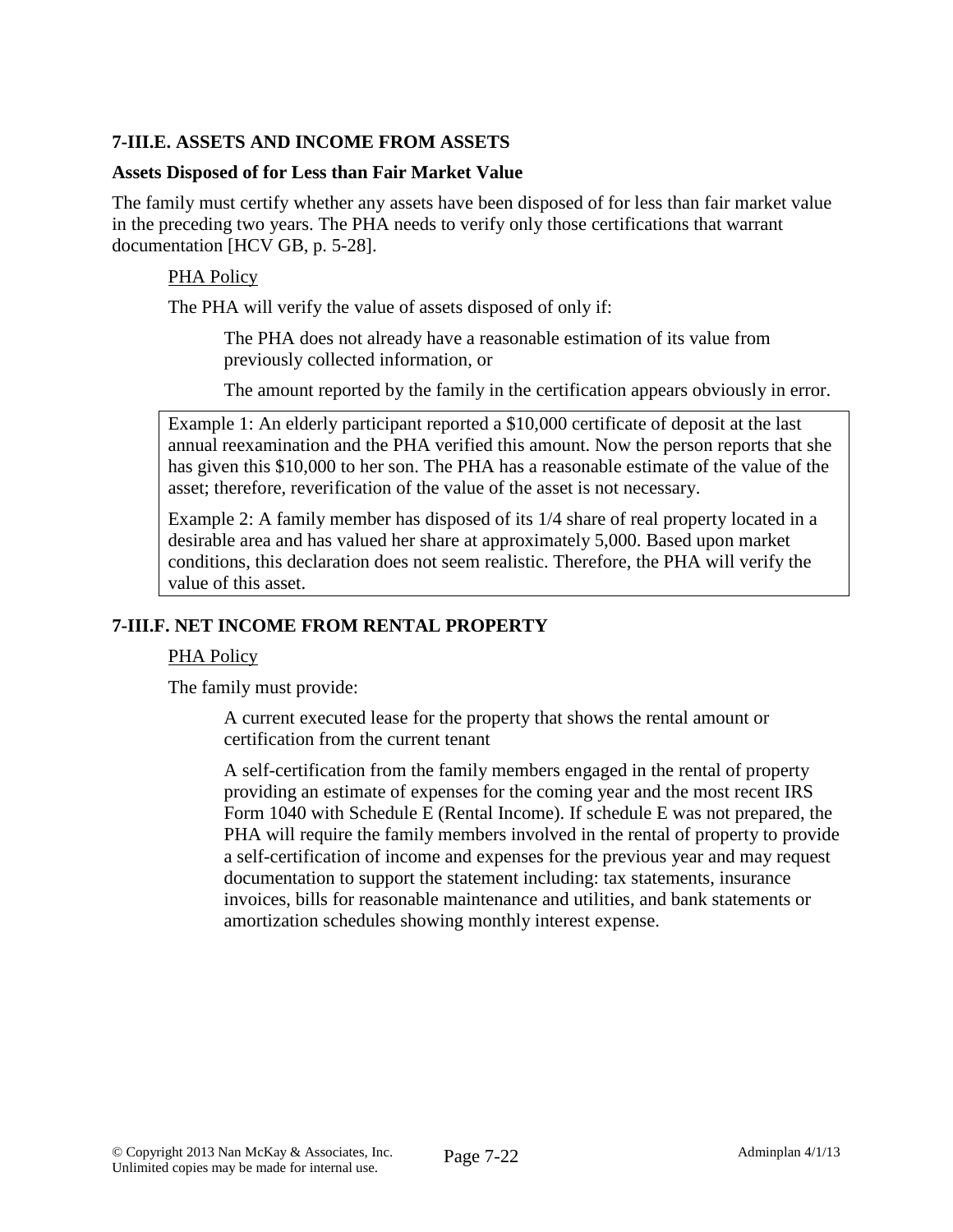## **7-III.G. RETIREMENT ACCOUNTS**

### PHA Policy

The PHA will accept written third-party documents supplied by the family as evidence of the status of retirement accounts.

The type of original document that will be accepted depends upon the family member's retirement status.

*Before* retirement, the PHA will accept an original document from the entity holding the account with a date that shows it is the most recently scheduled statement for the account but in no case earlier than 6 months from the effective date of the examination.

*Upon* retirement, the PHA will accept an original document from the entity holding the account that reflects any distributions of the account balance, any lump sums taken and any regular payments.

*After* retirement, the PHA will accept an original document from the entity holding the account dated no earlier than 12 months before that reflects any distributions of the account balance, any lump sums taken and any regular payments.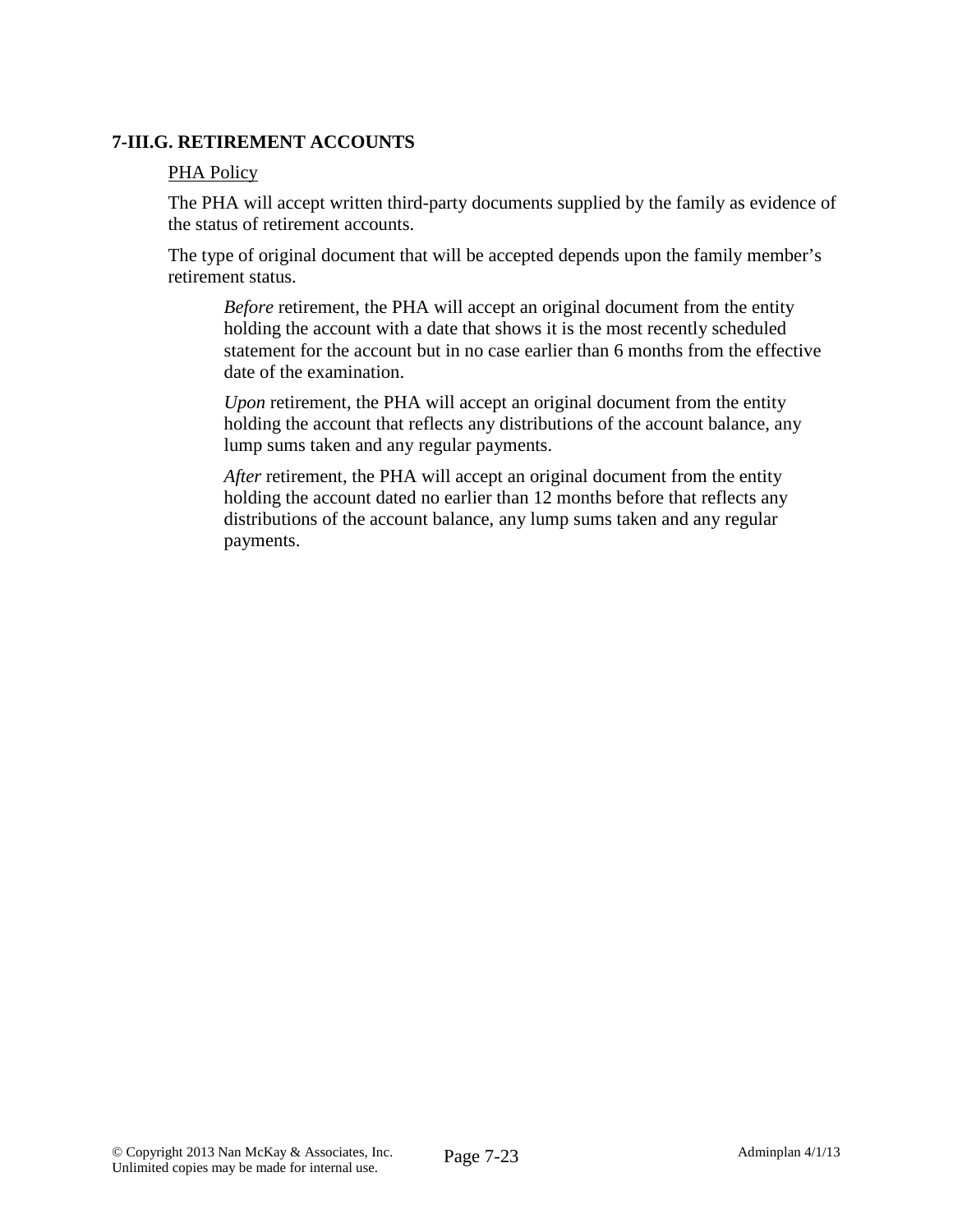# **7-III.H. INCOME FROM EXCLUDED SOURCES**

A detailed discussion of excluded income is provided in Chapter 6, Part I.

HUD guidance on verification of excluded income draws a distinction between income which is fully excluded and income which is only partially excluded.

For fully excluded income, the PHA is **not** required to follow the verification hierarchy, document why third-party verification is not available, or report the income on the 50058. Fully excluded income is defined as income that is entirely excluded from the annual income determination (for example, food stamps, earned income of a minor, or foster care funds) [Notice PIH 2013-04].

PHAs may accept a family's signed application or reexamination form as self-certification of fully excluded income. They do not have to require additional documentation. However, if there is any doubt that a source of income qualifies for full exclusion, PHAs have the option of requiring additional verification.

For partially excluded income, the PHA **is** required to follow the verification hierarchy and all applicable regulations, and to report the income on the 50058. Partially excluded income is defined as income where only a certain portion of what is reported by the family qualifies to be excluded and the remainder is included in annual income (for example, the income of an adult full-time student, or income excluded under the earned income disallowance).

### PHA Policy

The PHA will accept the family's self-certification as verification of fully excluded income. The PHA may request additional documentation if necessary to document the income source.

The PHA will verify the source and amount of partially excluded income as described in Part 1 of this chapter.

## **7-III.I. ZERO ANNUAL INCOME STATUS**

#### PHA Policy

The PHA will check UIV sources and/or request information from third-party sources to verify that certain forms of income such as unemployment benefits, TANF, SS, SSI, and earnings are not being received by families claiming to have zero annual income.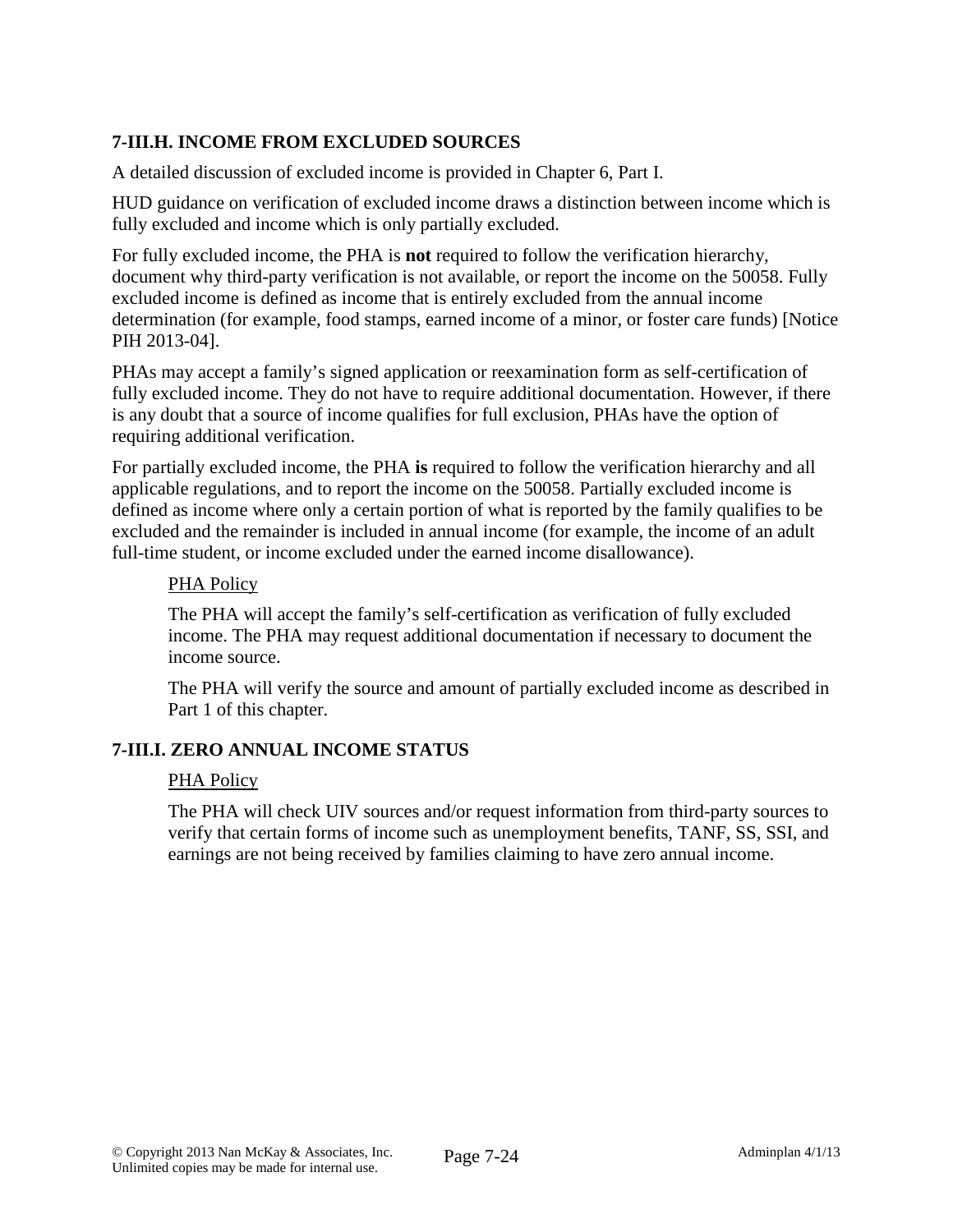# **7-III.J. STUDENT FINANCIAL ASSISTANCE**

Any financial assistance, in excess of amounts received for tuition, that a person attending an institution of higher education receives under the Higher Education Act of 1965, from private sources, or from an institution of higher education must be considered income unless the student is over the age of 23 with dependent children or is residing with parents who are seeking or receiving HCV assistance [24 CFR 5.609(b)(9) and FR 4/10/06].

For students over the age of 23 with dependent children or students residing with parents who are seeking or receiving HCV assistance, the full amount of student financial assistance is excluded from annual income  $[24 \text{ CFR } 5.609(c)(6)]$ . The full amount of student financial assistance is also excluded for students attending schools that do not qualify as institutions of higher education (as defined in Exhibit 3-2). Excluded amounts are verified only if, without verification, the PHA would not be able to determine whether or to what extent the income is to be excluded (see section 7-III.H).

## PHA Policy

For a student subject to having a portion of his/her student financial assistance included in annual income in accordance with 24 CFR 5.609(b)(9), the PHA will request written third-party verification of both the source and the amount. Family-provided documents from the educational institution attended by the student will be requested, as well as documents generated by any other person or entity providing such assistance, as reported by the student.

In addition, the PHA will request written verification of the student's tuition amount.

If the PHA is unable to obtain third-party written verification of the requested information, the PHA will pursue other forms of verification following the verification hierarchy in section 7-I.B.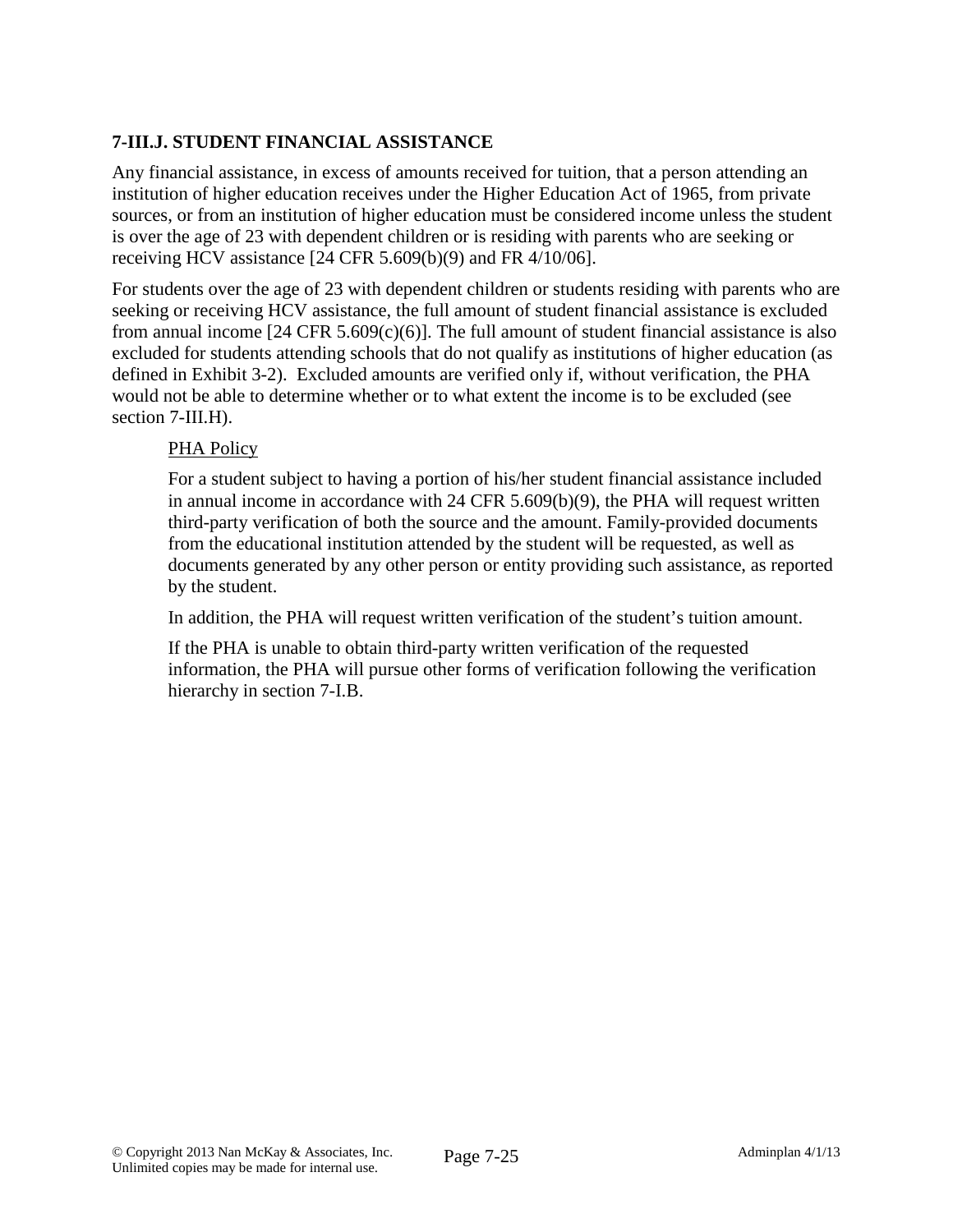# **7-III.K. PARENTAL INCOME OF STUDENTS SUBJECT TO ELIGIBILITY RESTRICTIONS**

If a student enrolled at an institution of higher education is under the age of 24, is not a veteran, is not married, does not have a dependent child, and is not a person with disabilities receiving HCV assistance as of November 30, 2005, the income of the student's parents must be considered when determining income eligibility, unless the student is determined independent from his or her parents in accordance with PHA policy [24 CFR 5.612 and FR 4/10/06, p. 18146].

This provision does not apply to students residing with parents who are seeking or receiving HCV assistance. It is limited to students who are seeking or receiving assistance on their own, separately from their parents.

### PHA Policy

If the PHA is required to determine the income eligibility of a student's parents, the PHA will request an income declaration and certification of income from the appropriate parent(s) (as determined in section 3-II.E). The PHA will send the request directly to the parents, who will be required to certify to their income under penalty of perjury. The parents will be required to submit the information directly to the PHA. The required information must be submitted (postmarked) within 10 business days of the date of the PHA's request or within any extended timeframe approved by the PHA.

The PHA reserves the right to request and review supporting documentation at any time if it questions the declaration or certification. Supporting documentation may include, but is not limited to, Internal Revenue Service (IRS) tax returns, consecutive and original pay stubs, bank statements, pension benefit statements, benefit award letters, and other official and authentic documents from a federal, state, or local agency.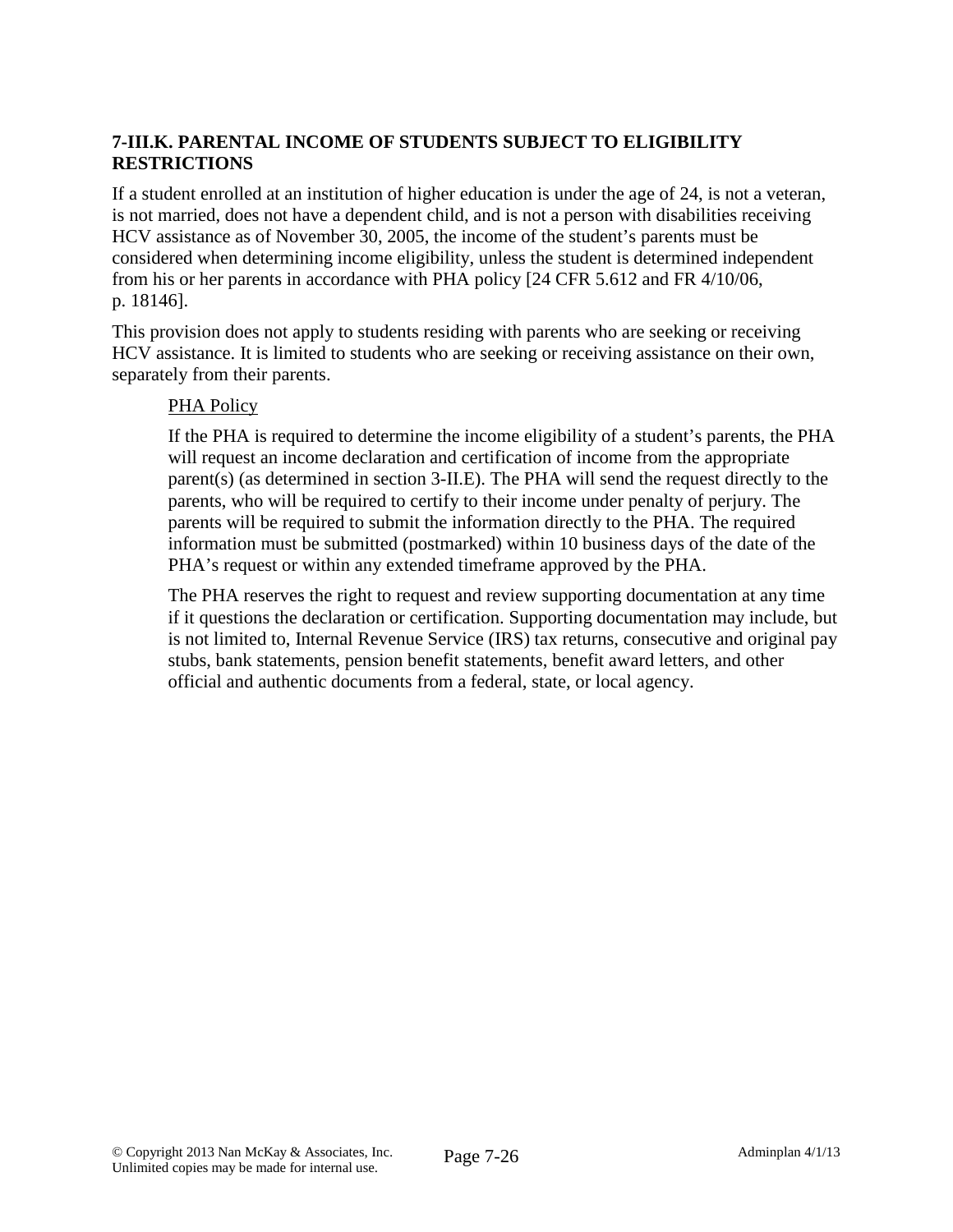# **PART IV: VERIFYING MANDATORY DEDUCTIONS**

## **7-IV.A. DEPENDENT AND ELDERLY/DISABLED HOUSEHOLD DEDUCTIONS**

The dependent and elderly/disabled family deductions require only that the PHA verify that the family members identified as dependents or elderly/disabled persons meet the statutory definitions. No further verifications are required.

#### **Dependent Deduction**

See Chapter 6 (6-II.B.) for a full discussion of this deduction. The PHA must verify that:

- Any person under the age of 18 for whom the dependent deduction is claimed is not the head, spouse, or cohead of the family and is not a foster child
- Any person age 18 or older for whom the dependent deduction is claimed is not a foster adult or live-in aide, and is a person with a disability or a full time student

#### **Elderly/Disabled Family Deduction**

See Eligibility chapter for a definition of elderly and disabled families and Chapter 6 (6-II.C.) for a discussion of the deduction. The PHA must verify that the head, spouse, or cohead is 62 years of age or older or a person with disabilities.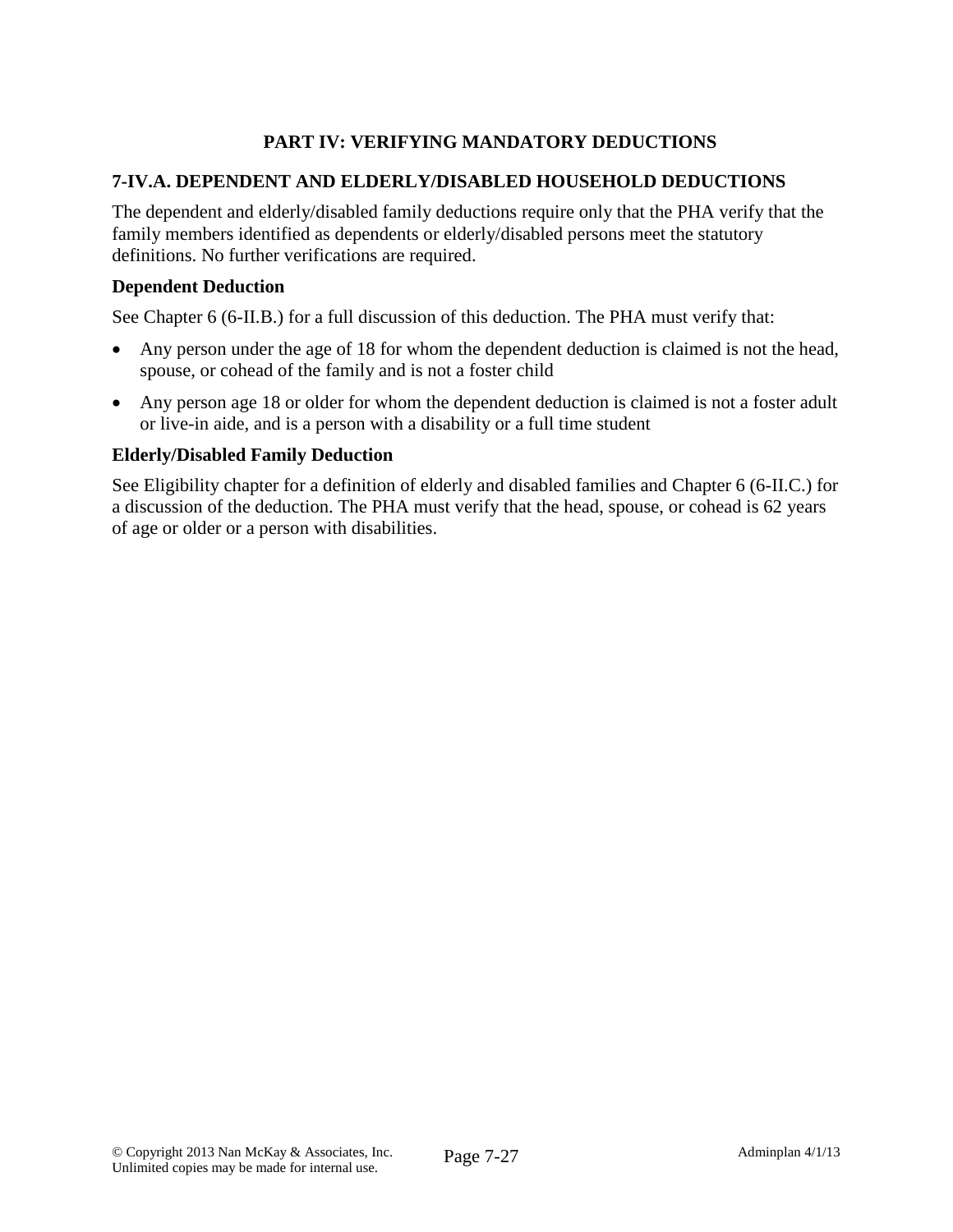# **7-IV.B. MEDICAL EXPENSE DEDUCTION**

Policies related to medical expenses are found in 6-II.D. The amount of the deduction will be verified following the standard verification procedures described in Part I.

#### **Amount of Expense**

#### PHA Policy

Medical expenses will be verified through:

Written third-party documents provided by the family, such as pharmacy printouts or receipts.

The PHA will make a best effort to determine what expenses from the past are likely to continue to occur in the future. The PHA will also accept evidence of monthly payments or total payments that will be due for medical expenses during the upcoming 12 months.

Written third-party verification forms, if the family is unable to provide acceptable documentation.

If third-party or document review is not possible, written family certification as to costs anticipated to be incurred during the upcoming 12 months.

In addition, the PHA must verify that:

- The household is eligible for the deduction.
- The costs to be deducted are qualified medical expenses.
- The expenses are not paid for or reimbursed by any other source.
- Costs incurred in past years are counted only once.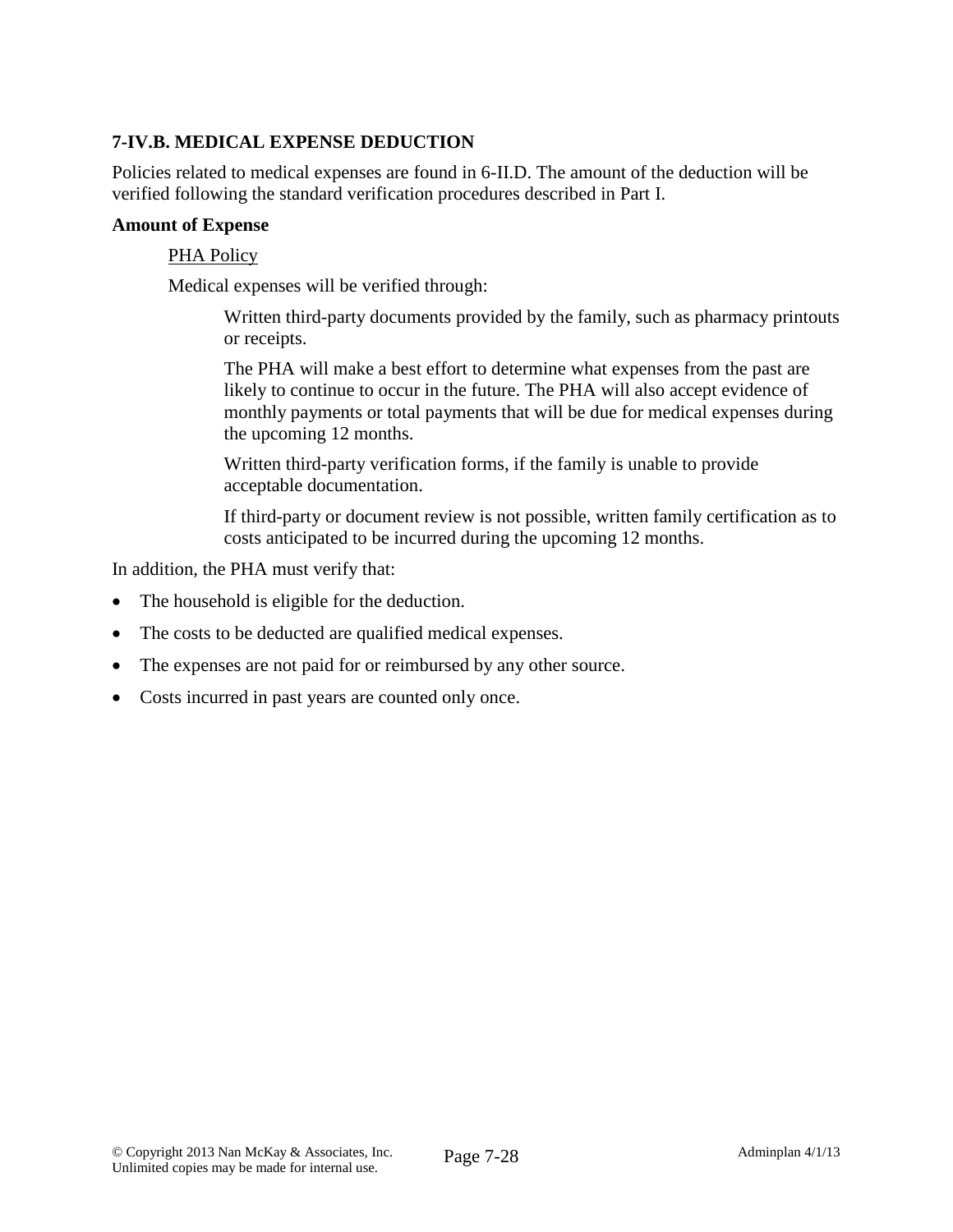## **Eligible Household**

The medical expense deduction is permitted only for households in which the head, spouse, or cohead is at least 62, or a person with disabilities. The PHA must verify that the family meets the definition of an elderly or disabled family provided in the Eligibility chapter and as described in Chapter 7 (7-IV.A.) of this plan.

## **Qualified Expenses**

To be eligible for the medical expenses deduction, the costs must qualify as medical expenses. See Chapter 6 (6-II.D.) for the PHA's policy on what counts as a medical expense.

#### **Unreimbursed Expenses**

To be eligible for the medical expenses deduction, the costs must not be reimbursed by another source.

### PHA Policy

The family will be required to certify that the medical expenses are not paid or reimbursed to the family from any source. If expenses are verified through a third party, the third party must certify that the expenses are not paid or reimbursed from any other source.

### **Expenses Incurred in Past Years**

#### PHA Policy

When anticipated costs are related to on-going payment of medical bills incurred in past years, the PHA will verify:

The anticipated repayment schedule

The amounts paid in the past, and

Whether the amounts to be repaid have been deducted from the family's annual income in past years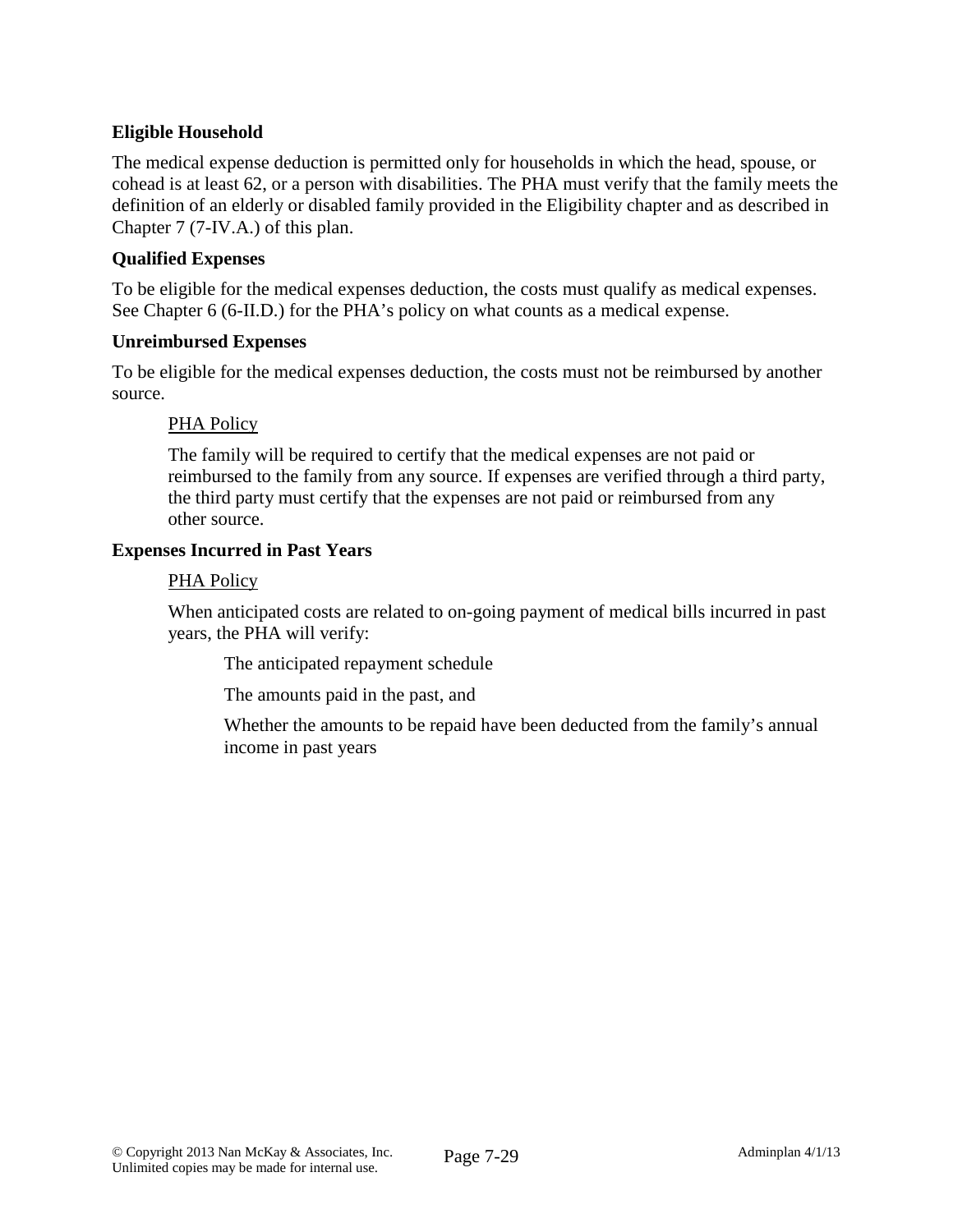# **7-IV.C. DISABILITY ASSISTANCE EXPENSES**

Policies related to disability assistance expenses are found in 6-II.E. The amount of the deduction will be verified following the standard verification procedures described in Part I.

#### **Amount of Expense**

#### *Attendant Care*

#### PHA Policy

The PHA will accept written third-party documents provided by the family.

If family-provided documents are not available, the PHA will provide a third-party verification form directly to the care provider requesting the needed information.

Expenses for attendant care will be verified through:

Written third-party documents provided by the family, such as receipts or cancelled checks.

Third-party verification form signed by the provider, if family-provided documents are not available.

If third-party verification is not possible, written family certification as to costs anticipated to be incurred for the upcoming 12 months.

#### *Auxiliary Apparatus*

#### PHA Policy

Expenses for auxiliary apparatus will be verified through:

Written third-party documents provided by the family, such as billing statements for purchase of auxiliary apparatus, or other evidence of monthly payments or total payments that will be due for the apparatus during the upcoming 12 months.

Third-party verification form signed by the provider, if family-provided documents are not available.

If third-party verification is not possible, written family certification of estimated apparatus costs for the upcoming 12 months.

In addition, the PHA must verify that:

- The family member for whom the expense is incurred is a person with disabilities (as described in 7-II.F above).
- The expense permits a family member, or members, to work (as described in 6-II.E.).
- The expense is not reimbursed from another source (as described in 6-II.E.).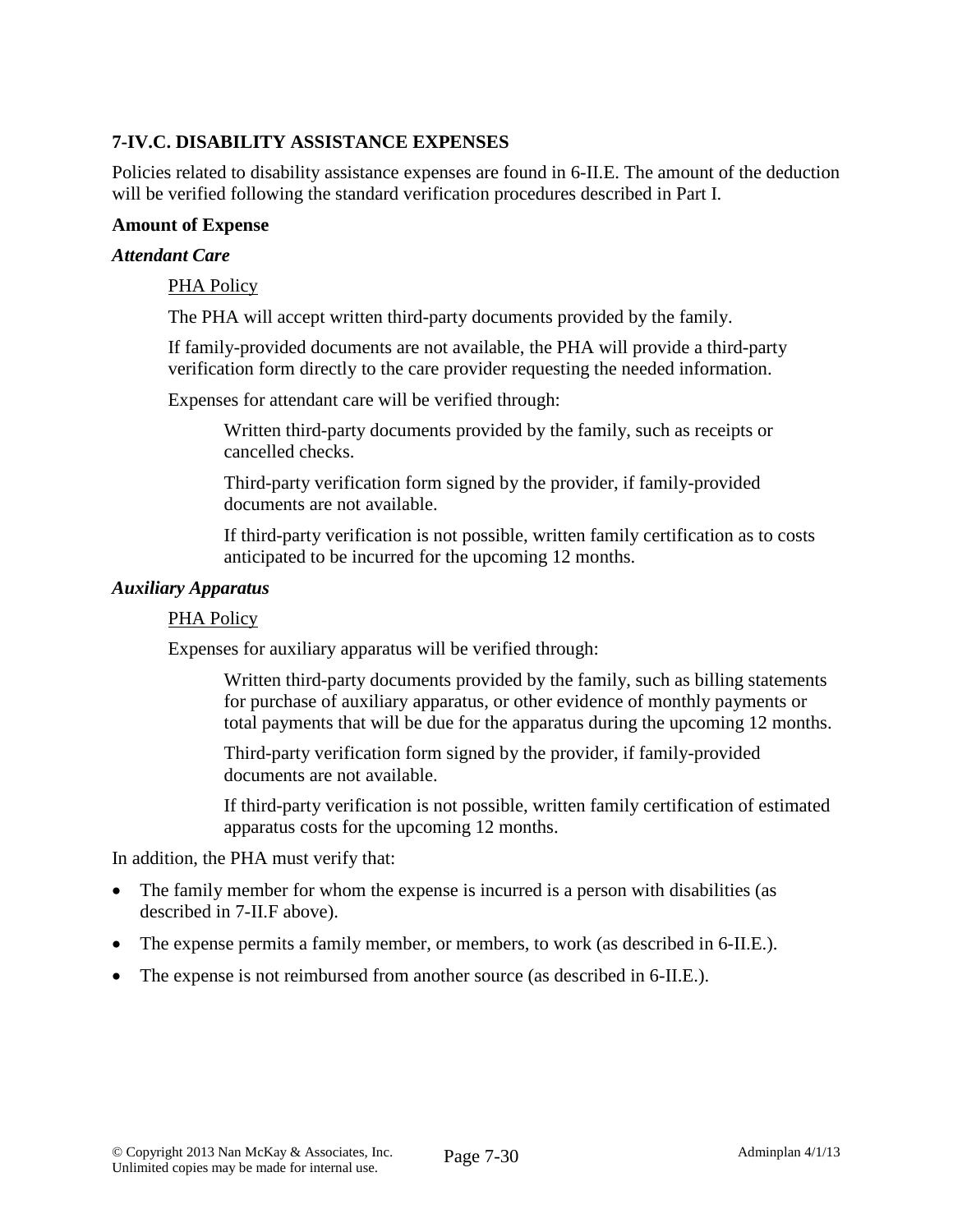## **Family Member is a Person with Disabilities**

To be eligible for the disability assistance expense deduction, the costs must be incurred for attendant care or auxiliary apparatus expense associated with a person with disabilities. The PHA will verify that the expense is incurred for a person with disabilities (See 7-II.F.).

## **Family Member(s) Permitted to Work**

The PHA must verify that the expenses claimed actually enable a family member, or members, (including the person with disabilities) to work.

## PHA Policy

The PHA will request third-party verification from a rehabilitation agency or knowledgeable medical professional indicating that the person with disabilities requires attendant care or an auxiliary apparatus to be employed, or that the attendant care or auxiliary apparatus enables another family member, or members, to work (See 6-II.E.). This documentation may be provided by the family.

If third-party verification has been attempted and is either unavailable or proves unsuccessful, the family must certify that the disability assistance expense frees a family member, or members (possibly including the family member receiving the assistance), to work.

#### **Unreimbursed Expenses**

To be eligible for the disability expenses deduction, the costs must not be reimbursed by another source.

#### PHA Policy

The family will be required to certify that attendant care or auxiliary apparatus expenses are not paid by or reimbursed to the family from any source.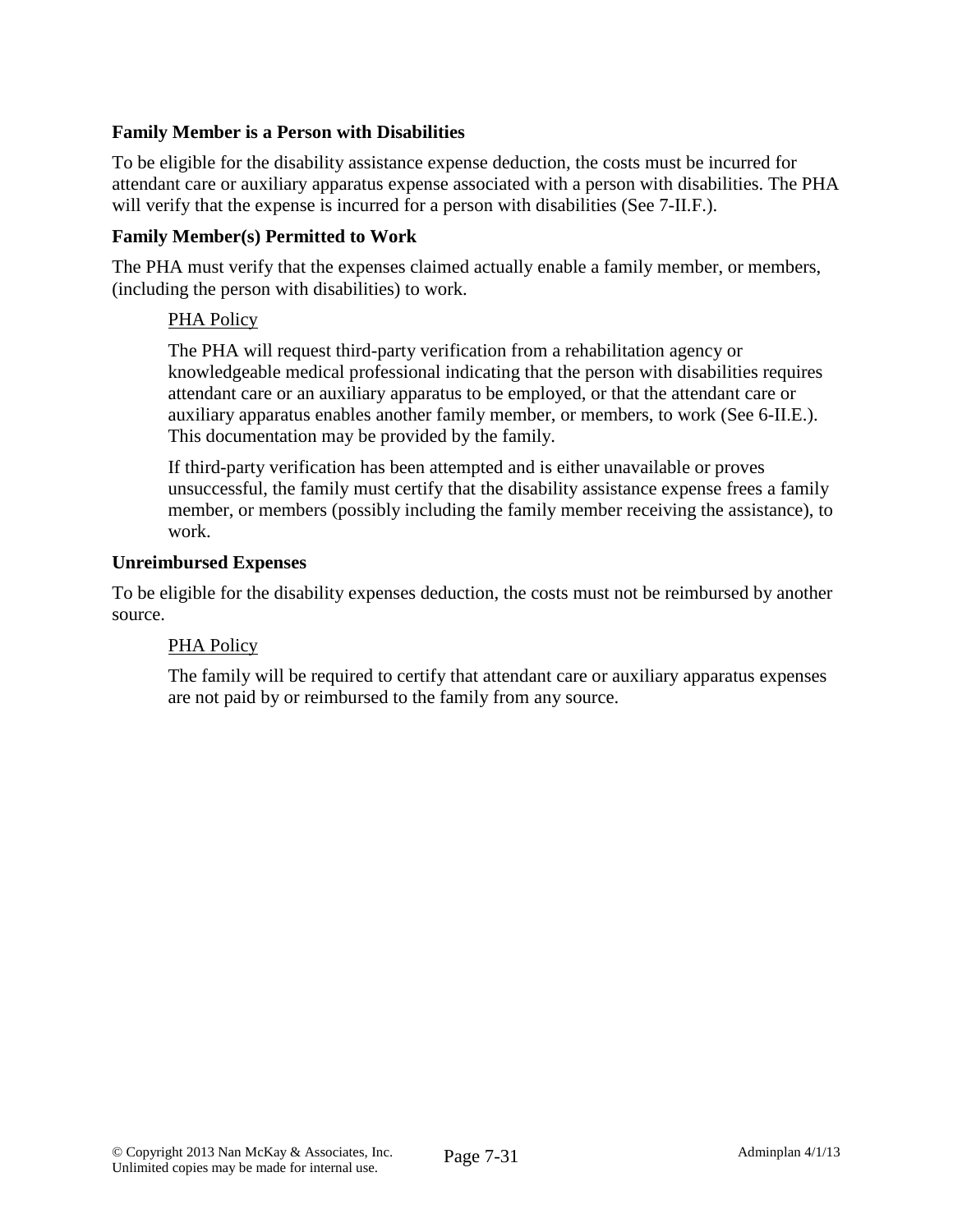# **7-IV.D. CHILD CARE EXPENSES**

Policies related to child care expenses are found in Chapter 6 (6-II.F). The amount of the deduction will be verified following the standard verification procedures described in Part I of this chapter. In addition, the PHA must verify that:

- The child is eligible for care (12 or younger).
- The costs claimed are not reimbursed.
- The costs enable a family member to work, actively seek work, or further their education.
- The costs are for an allowable type of child care.
- The costs are reasonable.

## **Eligible Child**

To be eligible for the child care deduction, the costs must be incurred for the care of a child under the age of 13. The PHA will verify that the child being cared for (including foster children) is under the age of 13 (See 7-II.C.).

### **Unreimbursed Expense**

To be eligible for the child care deduction, the costs must not be reimbursed by another source.

### PHA Policy

The family (and the care provider) will be required to certify that the child care expenses are not paid or reimbursed to the family from any source.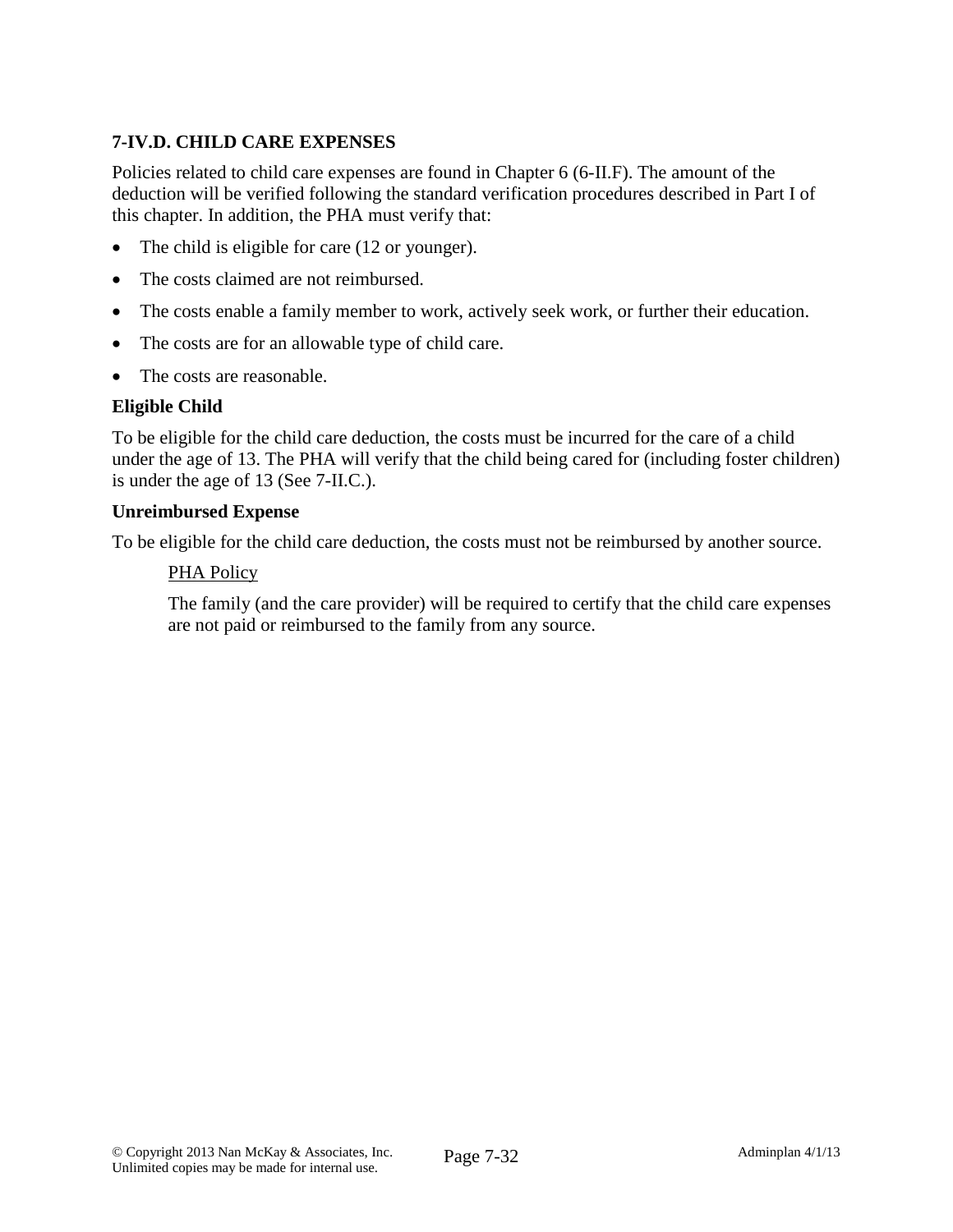## **Pursuing an Eligible Activity**

The PHA must verify that the family member(s) that the family has identified as being enabled to seek work, pursue education, or be gainfully employed, are actually pursuing those activities.

## PHA Policy

## *Information to be Gathered*

The PHA will verify information about how the schedule for the claimed activity relates to the hours of care provided, the time required for transportation, the time required for study (for students), the relationship of the family member(s) to the child, and any special needs of the child that might help determine which family member is enabled to pursue an eligible activity.

### *Seeking Work*

Whenever possible the PHA will use documentation from a state or local agency that monitors work-related requirements (e.g., welfare or unemployment). In such cases the PHA will request family-provided verification from the agency of the member's job seeking efforts to date, and require the family to submit to the PHA any reports provided to the other agency.

In the event third-party verification is not available, the PHA will provide the family with a form on which the family member must record job search efforts. The PHA will review this information at each subsequent reexamination for which this deduction is claimed.

#### *Furthering Education*

The PHA will request third-party documentation to verify that the person permitted to further his or her education by the child care is enrolled and provide information about the timing of classes for which the person is registered. The documentation may be provided by the family.

#### *Gainful Employment*

The PHA will seek third-party verification of the work schedule of the person who is permitted to work by the child care. In cases in which two or more family members could be permitted to work, the work schedules for all relevant family members may be verified. The documentation may be provided by the family.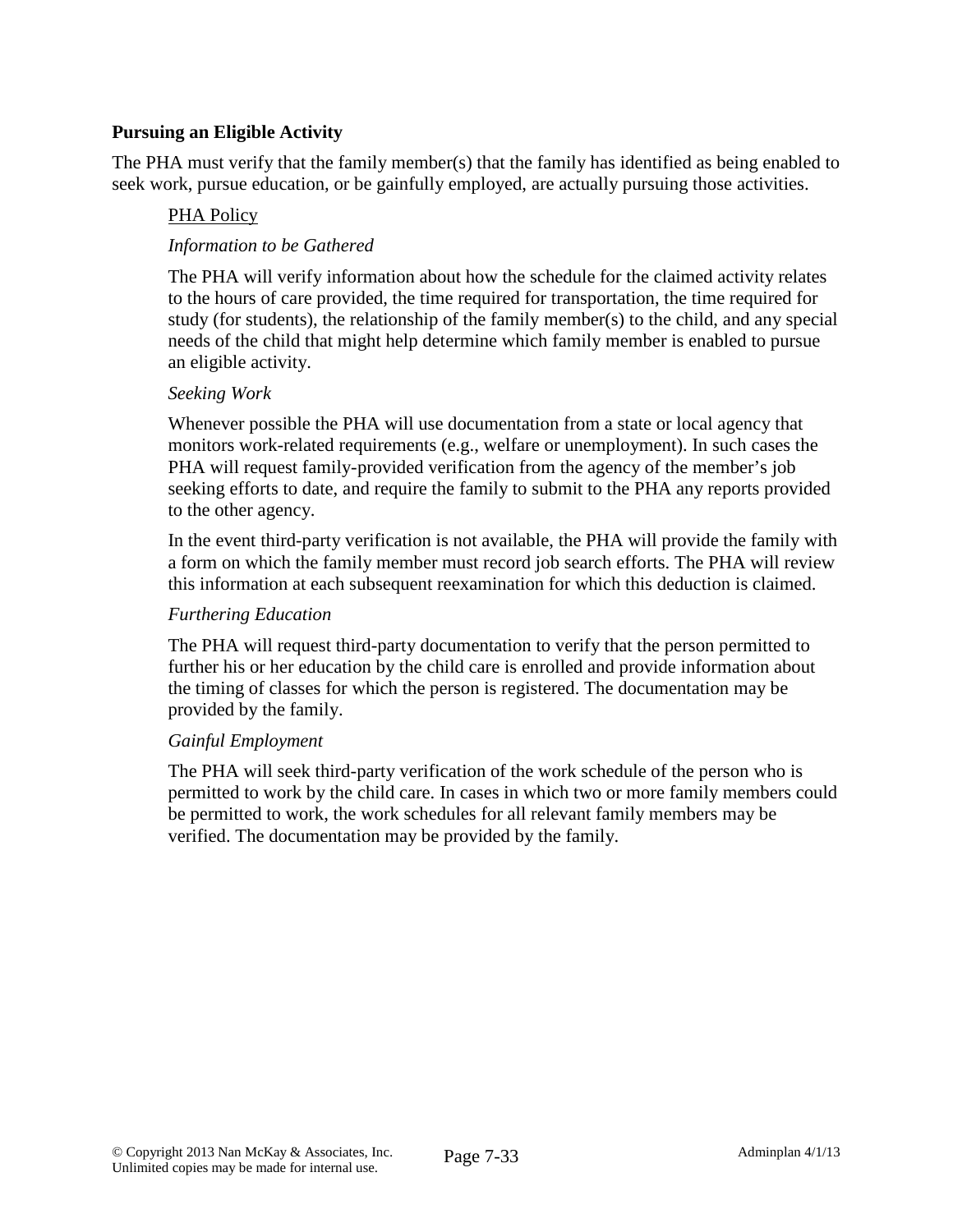## **Allowable Type of Child Care**

The type of care to be provided is determined by the family, but must fall within certain guidelines, as discussed in Chapter 6.

## PHA Policy

The PHA will verify that the type of child care selected by the family is allowable, as described in Chapter 6 (6-II.F).

The PHA will verify that the fees paid to the child care provider cover only child care costs (e.g., no housekeeping services or personal services) and are paid only for the care of an eligible child (e.g., prorate costs if some of the care is provided for ineligible family members).

The PHA will verify that the child care provider is not an assisted family member. Verification will be made through the head of household's declaration of family members who are expected to reside in the unit.

#### **Reasonableness of Expenses**

Only reasonable child care costs can be deducted.

### PHA Policy

The actual costs the family incurs will be compared with the PHA's established standards of reasonableness for the type of care in the locality to ensure that the costs are reasonable.

If the family presents a justification for costs that exceed typical costs in the area, the PHA will request additional documentation, as required, to support a determination that the higher cost is appropriate.